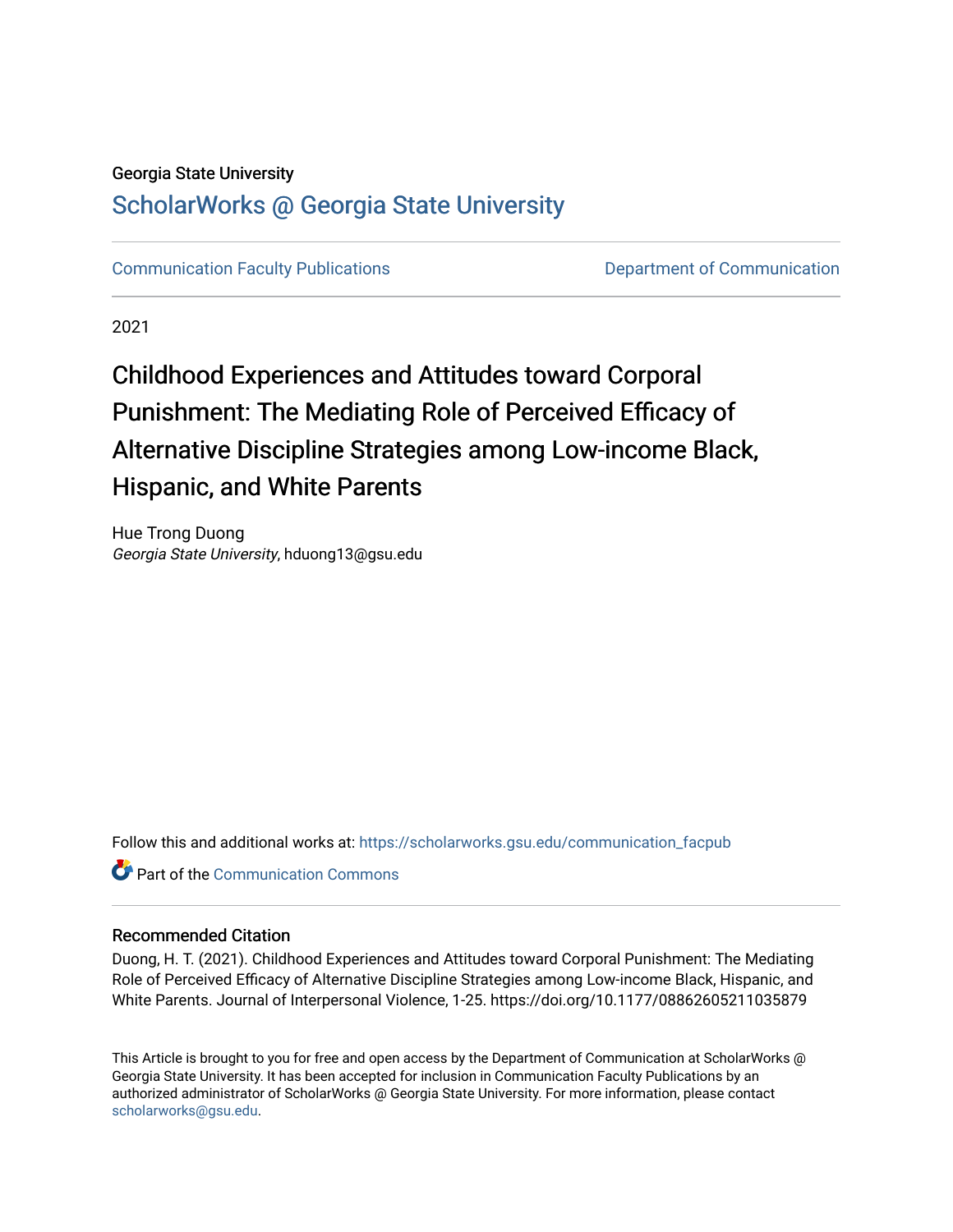## PERCEIVED EFFICACY OF ALTERNATIVE DISCIPLINE STRATEGIES

## **Childhood Experiences and Attitudes toward Corporal Punishment:**

## **The Mediating Role of Perceived Efficacy of Alternative Discipline Strategies among Low-income Black, Hispanic, and White Parents**

### **Author:**

Hue Trong Duong, Ph.D.

Department of Communication, College of Arts and Sciences, Georgia State University

## **Funding Source**:

This study was funded by the University of Georgia Graduate School Dean's Award for Social Sciences.

**Financial Disclosure**: The author has no financial relationships relevant to this manuscript to disclose.

**Conflict of Interest**: No conflicts of interest.

**Disclaimer**: The findings and conclusions in this article are those of the author and do not necessarily represent the official position of the funding institution.

**Author Biography:** Hue Trong Duong is an assistant professor in the Department of Communication, College of Arts and Sciences, Georgia State University. His research focuses on health communication, social marketing, and interactive media and social influence.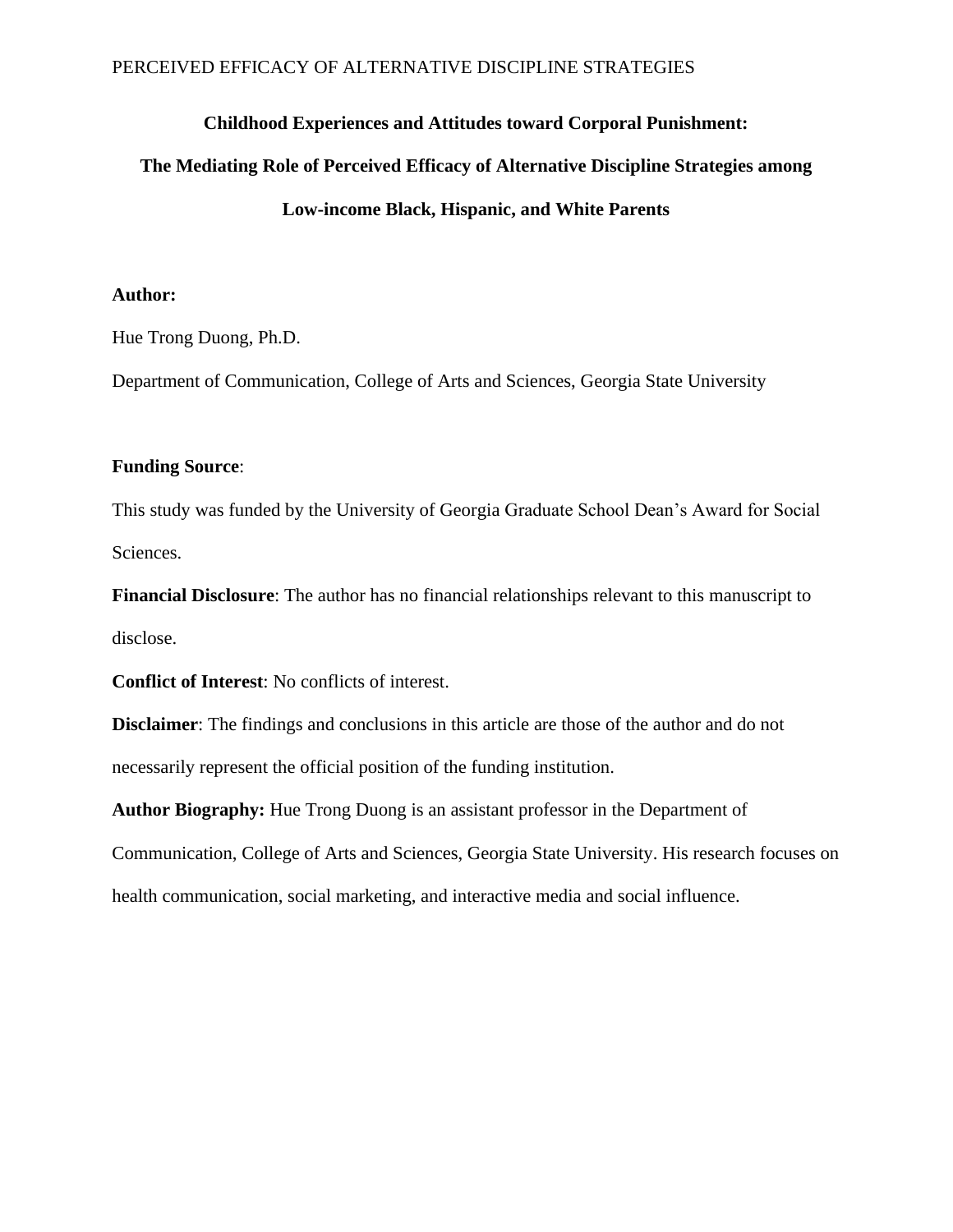#### **Childhood Experiences and Attitudes toward Corporal Punishment:**

## **The Mediating Role of Perceived Efficacy of Alternative Discipline Strategies among Lowincome Black, Hispanic, and White Parents**

### Abstract

Corporal punishment (CP) is associated with harmful outcomes to child development. Favorable attitudes toward CP are a major predictor of CP use. Thus, identifying and changing factors influencing such attitudes help to prevent CP. Although research has confirmed the effect of childhood experiences of CP on attitudes toward CP, few studies have examined mechanisms underpinning this association. To fill this gap, this study investigated the role of perceived efficacy of alternative discipline strategies in mediating the association between childhood experiences of CP and attitudes toward CP among low-income Black, Hispanic, and White parents. A cross-sectional online survey was conducted with 230 parents ( $M_{age} = 31$ ; Black = 62, Hispanic  $= 62$ ; White  $= 106$ ). Structural equation modeling results revealed that more positive childhood experiences of CP were associated with lower perceived efficacy of alternative discipline strategies. In turn, lower perceived efficacy of alternative discipline strategies was associated with more favorable attitudes toward CP. Mediation analysis performed by the bootstrapping methods confirmed the mediating effect of perceived efficacy of alternative discipline strategies. When race was considered, this mediation pathway held for Hispanic and White parent groups. These results suggested that future research should pay more attention to the role of perceived efficacy of alternative discipline strategies. Additionally, public education campaigns should consider incorporating efficacy messages to effectively reduce positive attitudes toward CP among low-income parents.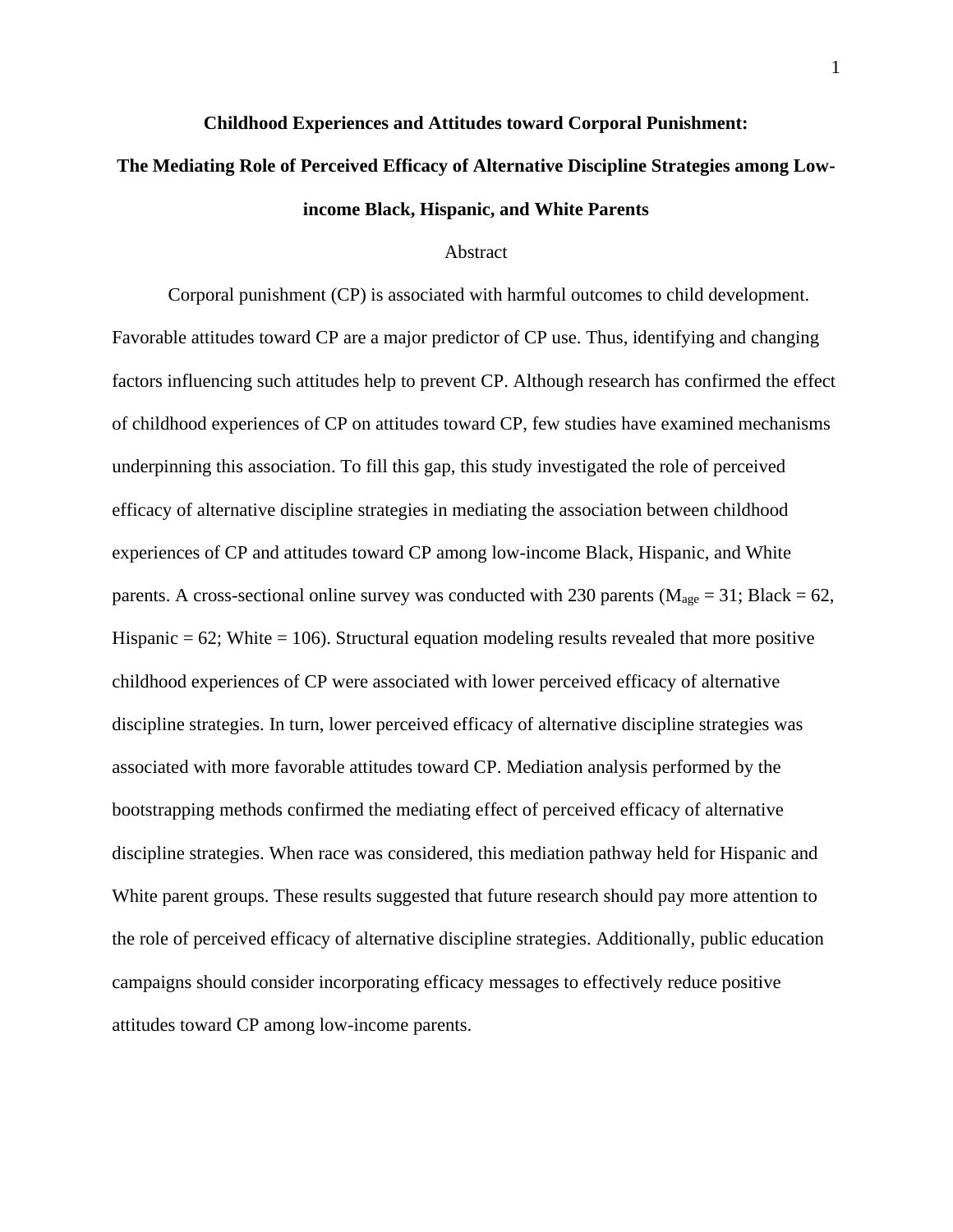#### **Childhood Experiences and Attitudes toward Corporal Punishment:**

## **The Mediating Role of Perceived Efficacy of Alternative Discipline Strategies among Lowincome Black, Hispanic, and White Parents**

Corporal punishment (CP) is defined as "the use of physical force with the intention of causing a child to experience pain but not injury for the purposes of correction or control of the child's behavior" (Straus, 2001, p. 4). Research reveals that CP fails to improve children's behavior and simultaneously poses harmful effects on child development (Durrant & Ensom, 2012; Gershoff et al., 2019; Gershoff, 2002). However, CP is still prevalent in the United States (US) due to favorable attitudes toward CP (Bell & Romano, 2012; Holden, 2020). Research has indicated that positive childhood experiences of CP shape favorable attitudes toward CP, which subsequently predict the use of CP (Ateah & Durrant, 2005; Durrant et al., 2018; Holden, 2020). Thus, changing parents' attitudes toward CP is necessary to reduce this disciplinary practice.

The most efficient approach to changing attitudes toward CP in an entire community or country is through public education campaigns (Gershoff et al., 2017). Persuasive messages disseminated through public services announcements, posters, and the Internet are an important component of such campaigns. Studies indicate that attitudes toward CP can be changed through exposure to messages that present information related to the harmful consequences of CP and recommendations to use alternative discipline strategies (Chavis et al., 2013; Holden et al., 2014; Perrin et al., 2017; Reich et al., 2012; Robinson et al., 2005; Scholer et al., 2010). Alternative discipline strategies are disciplinary methods that exclude the use of physical force (Chavis et al., 2013). Parents' perceptions of their ability to effectively conduct alternative discipline strategies are defined as perceived efficacy of alternative discipline strategies (Duong et al., 2021a). As such, examining this protective factor might provide insights to public education campaigns.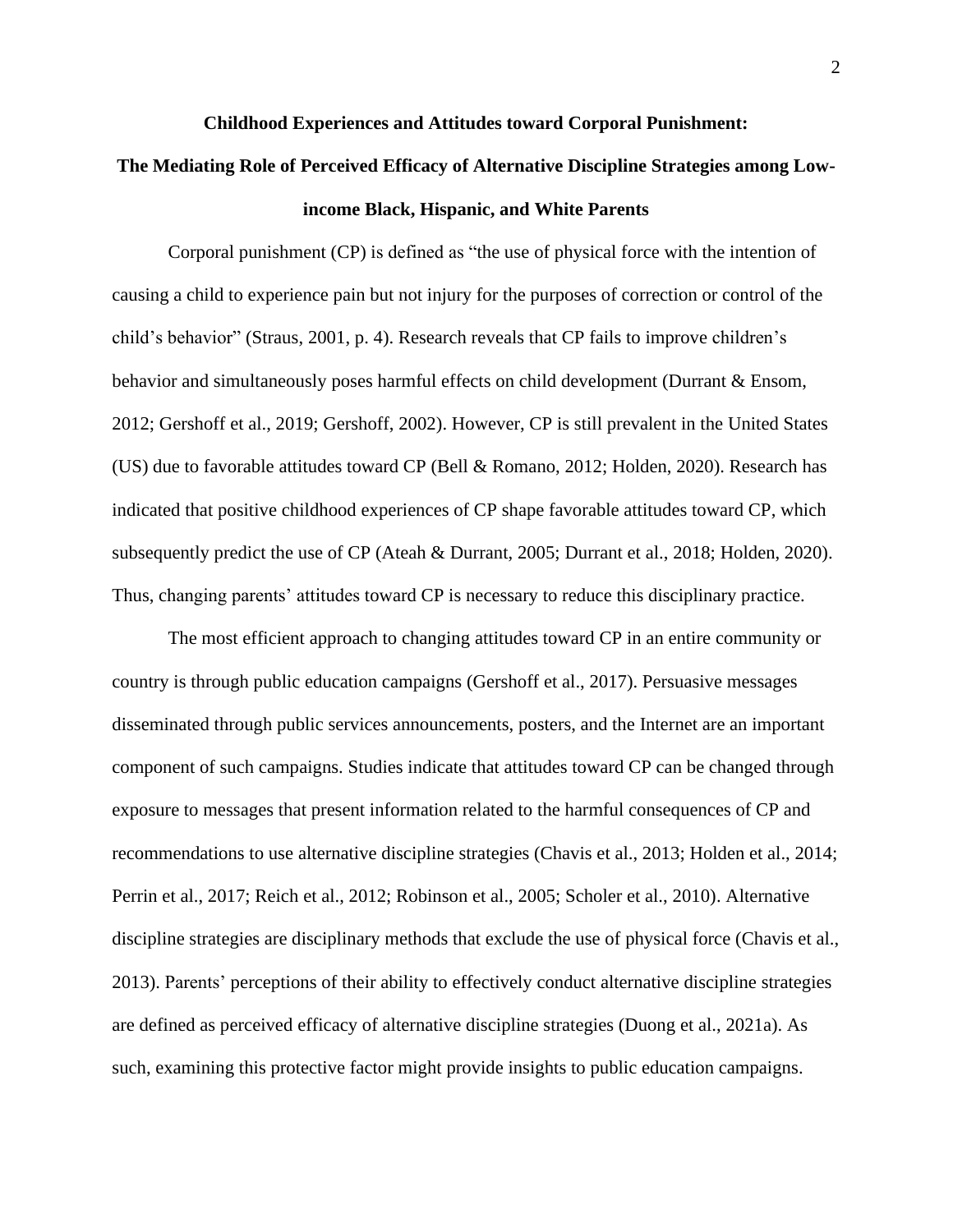However, little research has empirically investigated how parents form their perceptions of efficacy of alternative discipline strategies and how such perceptions might affect attitudes. The present study reports the results of a cross-sectional study designed to test a model theorizing the association between childhood experience of CP, perceived efficacy of alternative discipline strategies, and attitudes toward CP. The main objective of this study is to explore the role of perceived efficacy of alternative discipline strategies as one possible mechanism that explains the association between childhood experiences of CP and attitudes toward CP. To this end, a mediation model is proposed and tested with low-income Black, Hispanic, and White parents.

#### **Prevalence and Outcomes of Corporal Punishment**

Despite accumulative scientific evidence showing the detrimental effects of CP on children, CP remains prevalent in the US (Simons & Wurtele, 2010; Taylor et al., 2016). It is estimated that around 76 percent of men and 66 percent of women endorse CP, although the percentage varies by racial groups (Child Trend, 2014). A survey of 1,298 American families in 20 cities showed that 53 percent of mothers and 44 percent of fathers of 3-year-old children had spanked their child at least once in the past month (Lee et al., 2015). Another survey of 800 rural, low-income adults indicated that 62 percent of participants reported experiencing at least one type of adverse childhood experiences, of which 18.9 percent reported having some forms of CP (Iniguez & Stankowski, 2016). Research shows that CP tends to be more prevalent in lowincome families (Mitchell, 2008). A recent study with low-income parents  $(N = 2,500)$  revealed that the frequency of spanking for children less than 5 years old remains high for Hispanic parents (73%), Black parents (64%) and White parents (59%) (Klevens et al., 2019).

Scholars identify four major reasons explaining the persistence of CP in the US (Miller-Perrin & Perrin, 2018). The first is the argument about the Fourteen Amendment that protects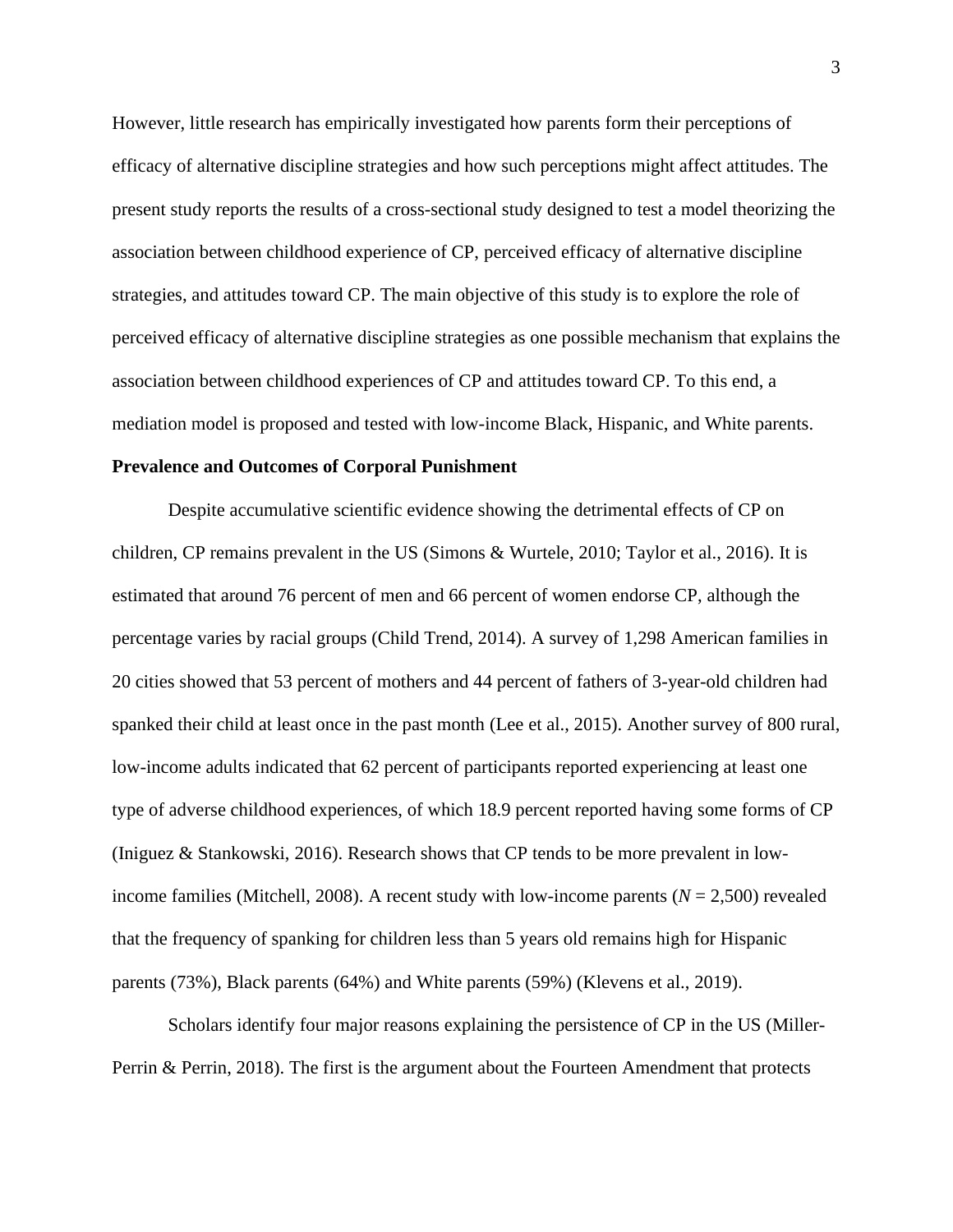parental rights to control children, which serves as a basis for parents to protest institutional interventions on parental rights and freedoms (Miller-Perrin & Perrin, 2018). The second is Americans' adherence to religious teaching about "spare the rod, spoil the child" (Ellison, 1996; Greven, 1991; Petts & Kysar-Moon, 2012). Many Christians believe in "beating the devils out of them" as an effective way to correct a misbehaved child (Gershoff et al., 1999; Straus, 2001). The third pertains to the view that CP is not associated with physical abuse and thus is harmless to children. Finally, attitudes and collective norms supporting CP have been reinforced through generations, which are difficult to change (Klika et al., 2019; Vaughan-Eden et al., 2018).

The effects of CP on child development have been examined through meta-analyses. Gershoff (2002) analyzed 88 studies and found that CP is associated with a number of detrimental outcomes, such as decreased moral internalization, increased child aggression, low quality of parent-child relationship, and mental health problems among several other long-term adverse effects. Their study shows that immediate compliance is the only positive outcome of CP. Another meta-analysis of 75 studies focusing solely on spanking reveals that spanking alone is associated with harmful outcomes for children (Gershoff  $&$  Grogan-Kaylor, 2016). When comparing the effect sizes of spanking and physical abuse, the researchers found that the two behaviors share a similar magnitude and direction of influence on negative outcomes. Thus, scholars conclude that substantial evidence has confirmed the positive relationship between CP and unhealthy outcomes affecting child development (Gershoff et al., 2018). They recommend that researchers and practitioners should find ways to prevent CP.

#### **Formation of Attitudes toward Corporal Punishment**

Researchers argue that attitudes are a major risk factor of CP (Ateah & Durrant, 2005; Chavis et al., 2013; Holden, 2020, Gallitto et al., 2019; Vittrup et al., 2006). Attitudes are a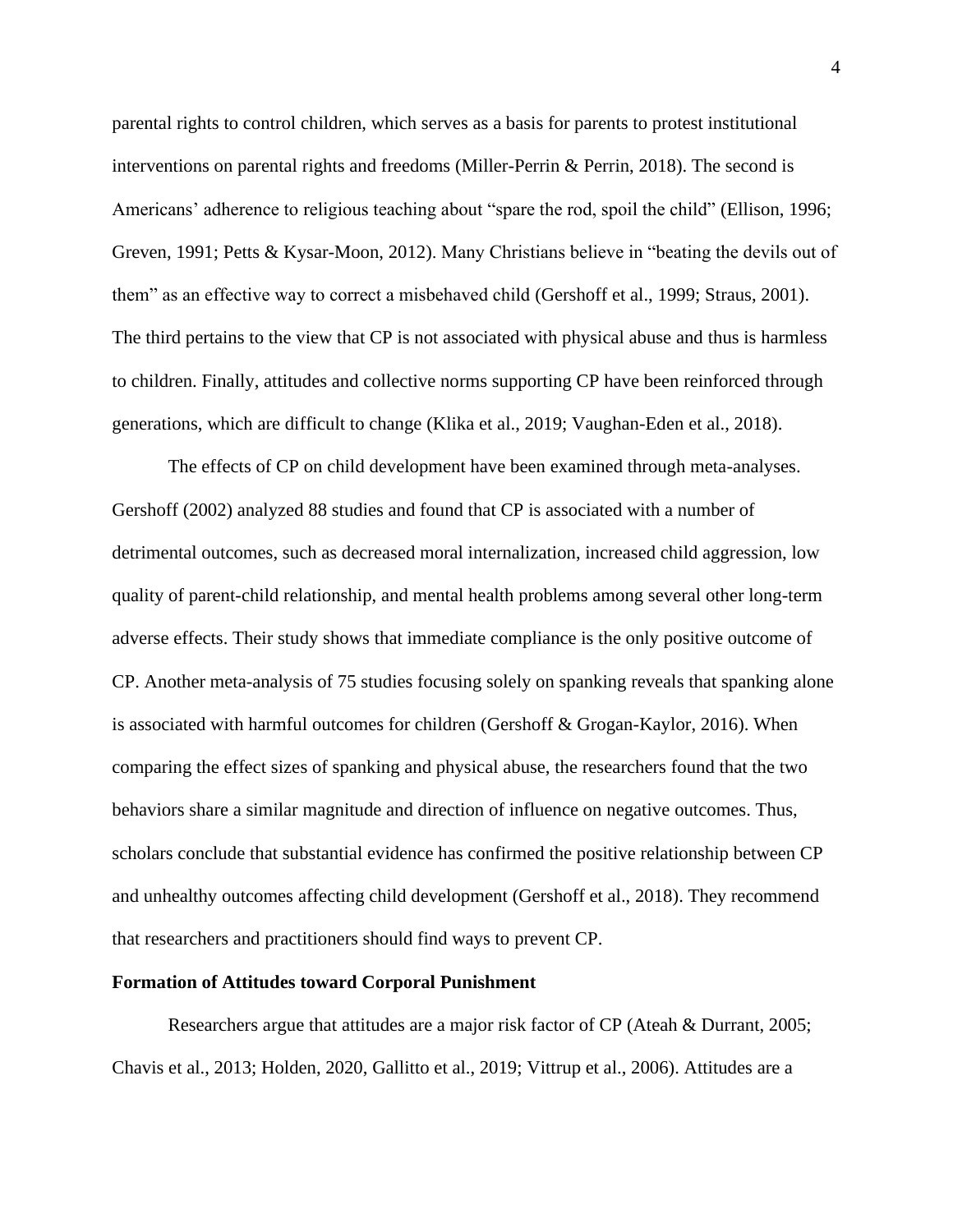function of beliefs that reflect the positive or negative evaluations of beliefs (Holden, 2020). Although endorsement of CP in the US has recently declined, attitudes toward CP remain generally favorable (Finkelhor et al., 2019; Ryan et al., 2016). For example, Taylor et al. (2016) found that 76 percent of men and 65 percent of women in the US hold positive attitudes toward CP. Overall, many parents still believe that CP is a necessary tool to discipline children (Duong et al, 2021a; Fréchette & Romano, 2017; Taylor et al., 2011).

The theory of intergenerational transmission of violence postulates that children learn behaviors through modeling and reinforcement (Bandura, 1989; Berlin et al., 2011). Specifically, approval of physical aggression within the family serves as a model for children to learn and reproduce. Longitudinal research suggests the association between being a victim of CP and subsequent use of CP in adulthood (Ertem et al., 2000; Widom & Wilson, 2015). Mothers exposed to childhood physical abuse are more likely to report infant spanking (Chung et al., 2009). Adolescents who have been hit by their parents are also more likely to approve CP (Deater-Deckard et al., 2003; Walker et al., 2018). Young parents with childhood experiences of CP are five times more likely to repeat the behavior when disciplining their own children (Kim, 2009). Research further reveals that positive assessments of CP experiences influence future approval of CP (Gagné et al., 2007). Thus, parents who were physically punished during their childhoods and perceived such experiences as positive are more likely to endorse CP.

#### **Perceived Efficacy of Alternative Discipline Strategies**

Researchers contend that parents' use of alternative discipline strategies decreases the use of CP (Dupper & Montgomery Dingus, 2008; Gagné et al., 2007; Winstok, 2016). Several strategies to manage children have been raised in scholarly literature and practical guidelines. Socolar (1997) classifies alternative discipline strategies into seven types: verbal communication,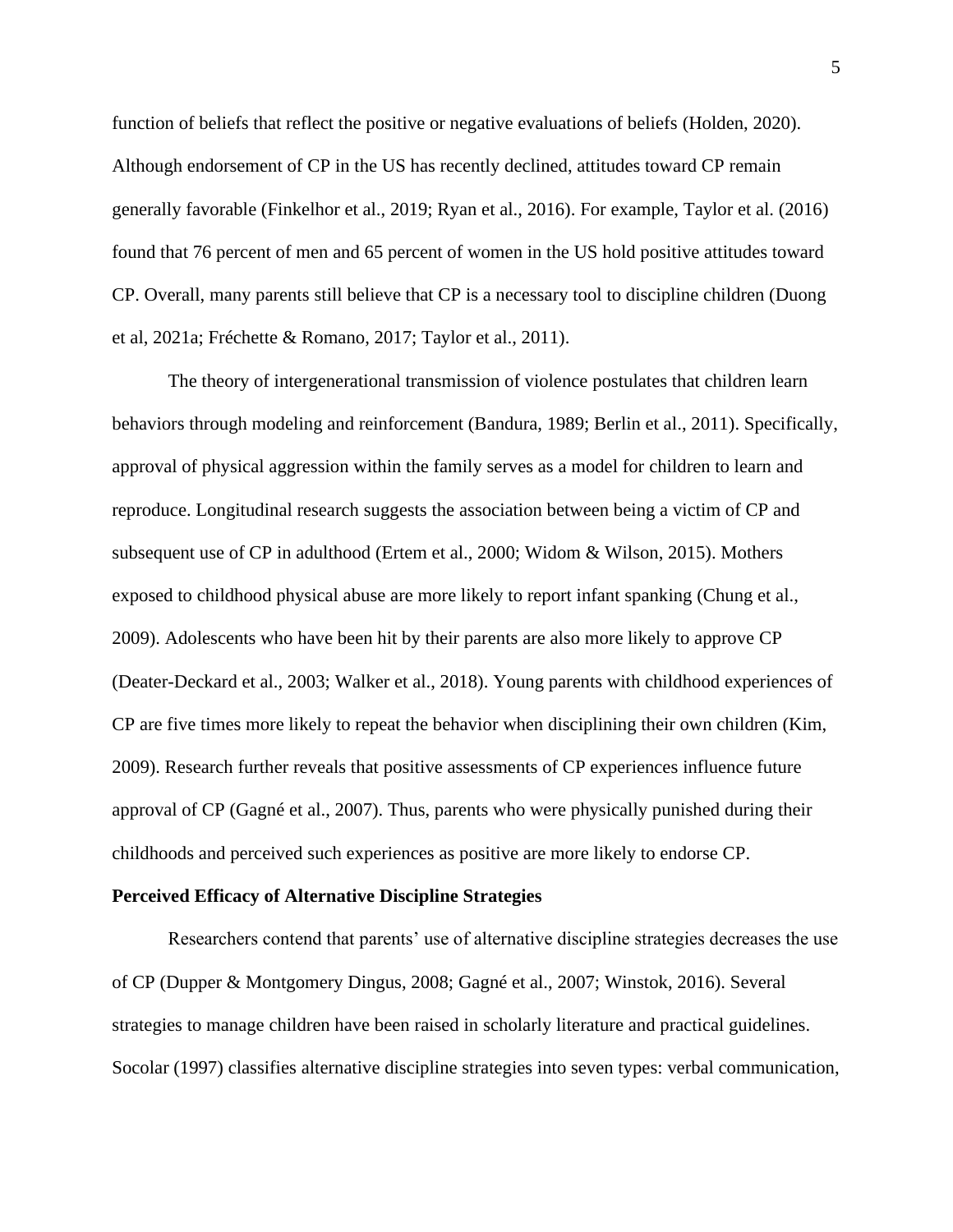withdrawal of reward or privilege, changing the environment to make misbehavior unlikely, making parental monitoring evident, modeling desired behavior, ignoring, and natural consequences. Research suggests that the use of praising for children is positively associated with children's self-concept (i.e., a perception of self with respect to achievements, Sangawi et al., 2018). Timeout is widely applied to manage children's behavior and parents view it as effective when combined with reasoning (Riley et al., 2017). Parents also use withdrawal of privileges (taking away toys, cellphone, tablets, laptops, and video games), and report that the strategy work across races (Duong et al., 2021a).

The role of parents' perceived efficacy of alternative discipline strategies is critical to adopting alternative discipline strategies and simultaneously abandoning CP (Coleman & Karraker, 1998; Duong et al., 2021a). The literature suggests that perceived efficacy includes two dimensions: self-efficacy and response efficacy (Bandura, 1989; Rimal, 2001). Self-efficacy refers to beliefs in one's ability to exercise control over an intended behavior. Response efficacy pertains to beliefs that a specific behavioral response is effective. Theorists argue that a behavior that is difficult to change and its perceived outcomes are uncertain may largely be dependent on response efficacy (Strecher et al., 1986). In positive parenting context, perceived efficacy has been conceptualized as parents' confidence in their ability to conduct a parenting task (selfefficacy) and the beliefs that their children will respond as expected (response efficacy) (Coleman & Karraker, 1998). Thus, self-efficacy and response efficacy are essential components of parents' perceived efficacy of alternative discipline strategies.

According to attachment theory (Bowlby, 1988), children naturally form an attachment to their caregivers to increase their chance of survival. Attachment patterns are reinforced throughout parents-children relationships, which turn into social schemas that guide cognitive,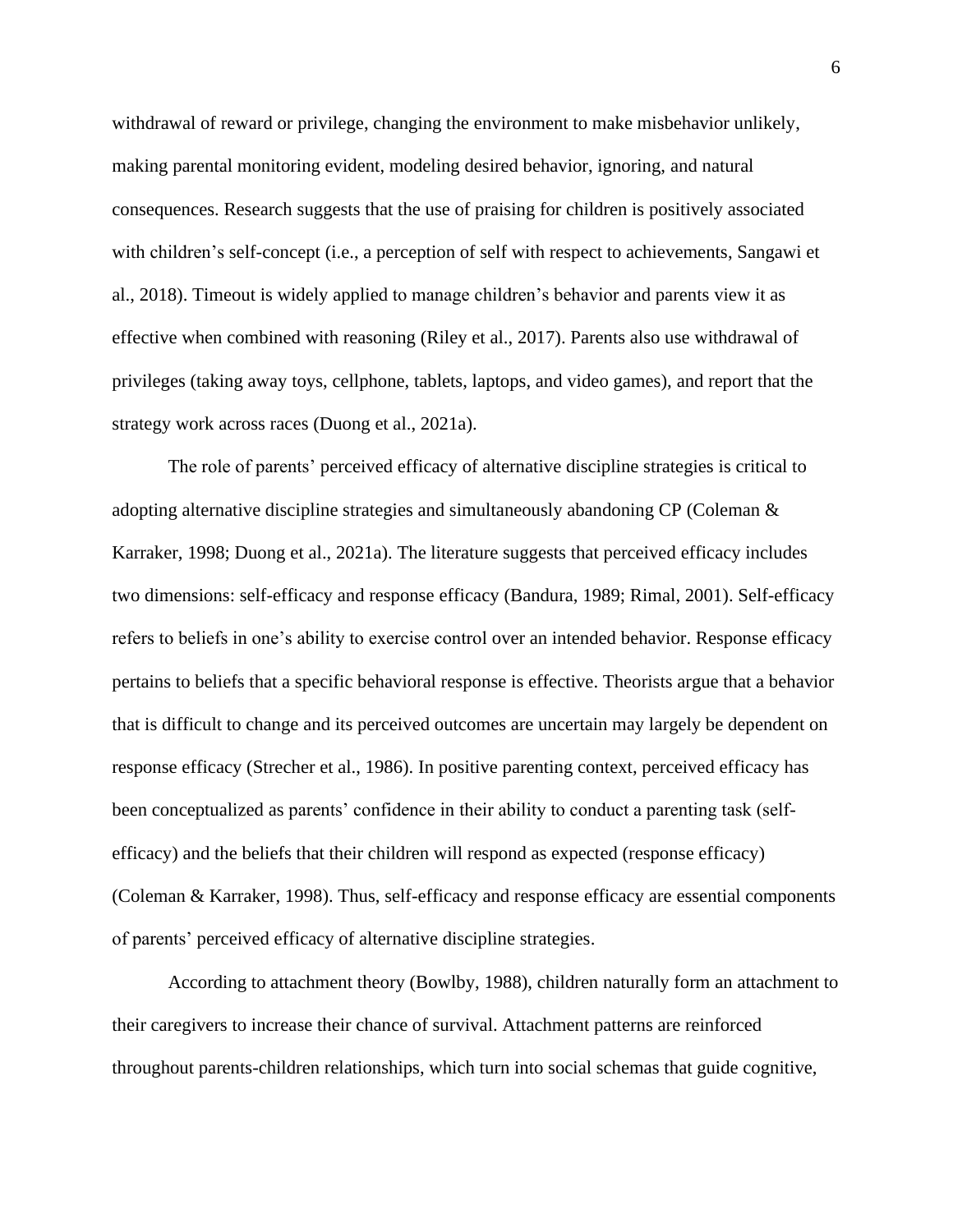affective, and behavioral responses in parents-children relationship (Bowlby, 1988; Crittenden, 2005; Crittenden & Ainsworth, 1989). As such, parents who had childhood experiences of CP likely form a representational prototype of behavioral choices that prioritize CP over alternative discipline strategies. In other words, alternative discipline strategies might be ill-perceived because they do not fit with the representational model of their childhood experiences. Additionally, parents with substantial childhood experiences of CP might depend on their schemas of using CP as an effective approach to manage children, instead of carefully considering alternative discipline approaches. This coercive ideology of child rearing may then be perpetuated through generations in the family (Gagné et al., 2007). For example, Simons et al. (1993) hypothesize that after countless incidents of conforming to parents' use of CP, children form the beliefs that this disciplinary style is the most effective way to gain behavioral compliance. The researchers tested this hypothesis with 451 two-parent families in the US and found that childhood experiences of CP predict current use of harsh discipline via the beliefs in the effectiveness of CP for both fathers and mothers. Thus, it is possible that childhood experiences of CP lead to parents forming biased information processing of disciplinary strategies and, in turn, perceive that alternative discipline strategies are more difficult to implement and less effective than CP. Thus, this study hypothesizes:

*H1*: Childhood experiences of CP will be negatively associated with perceived efficacy of alternative discipline strategies.

Several behavioral change theories postulate that perceived efficacy of alternative and healthy behaviors predicts the adoption of that behavior and simultaneously the decrease, or abandonment, of related unhealthy behaviors (e.g., the Social Cognitive Theory, Bandura, 2004; the Reasoned Action Approach, Fishbein & Ajzen, 2011; the Risk Perception Atttitude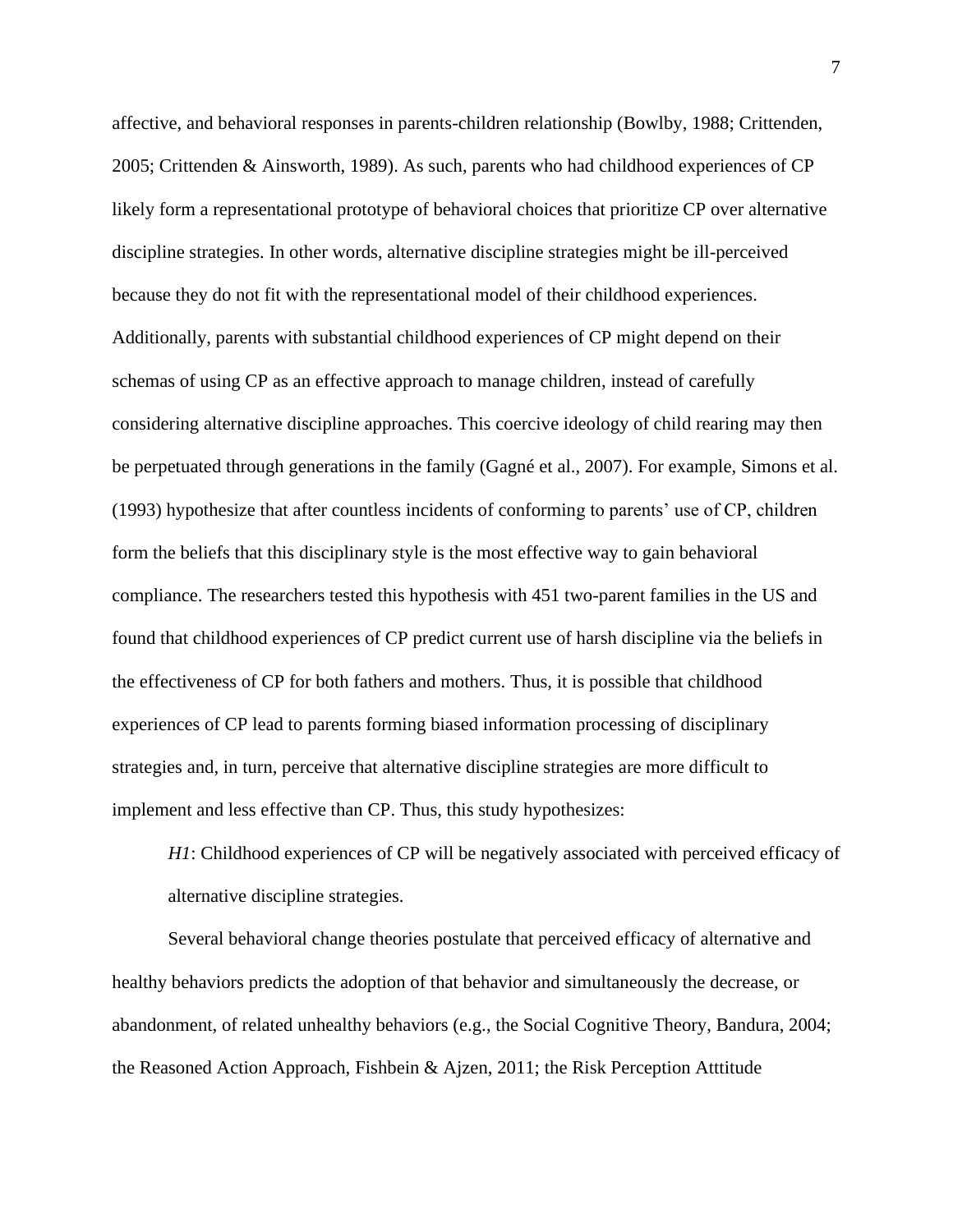Framework, Rimal & Real, 2003). For example, research shows that perceived efficacy of healthy eating predicts more consumptions of a healthy diet and less unhealthy diet (Williams, 2012), and more physical exercise is accompanied by less inactivity (McAuley & Jacobson, 1991). In child discipline context, research reveals that when parents perceive that they have skills and resources to implement alternative discipline strategies that bring about expected outcomes, they report the use of these strategies more frequently than CP (Duong et al., 2021a; Sanders & Woolley, 2005). Thus, perceived efficacy of alternative discipline strategies might play a role in influencing attitudes toward CP.

*H2*: Perceived efficacy of alternative discipline strategies will be negatively associated with attitudes toward CP.

Research reveals that parents are aware of several alternative discipline strategies; however, they are also concerned about their ability to effectively apply these strategies and thus continue viewing CP as a favorable discipline choice (Duong et al., 2021a). Thus, perceived efficacy of alternative discipline strategies might be shaped by childhood experiences of CP and in turn, affecting the way parents evaluate the behavioral outcomes of CP. It follows that perceived efficacy of alternative discipline strategies might mediate the association between positive childhood experiences of CP and attitudes toward CP. This proposition, however, has not been empirically examined. Thus, this study also tests the following hypothesis:

*H3*: Perceived efficacy of alternative discipline strategies will mediate the association between childhood experiences of CP and attitudes toward CP.

#### **Methods**

#### **Participants and Procedure**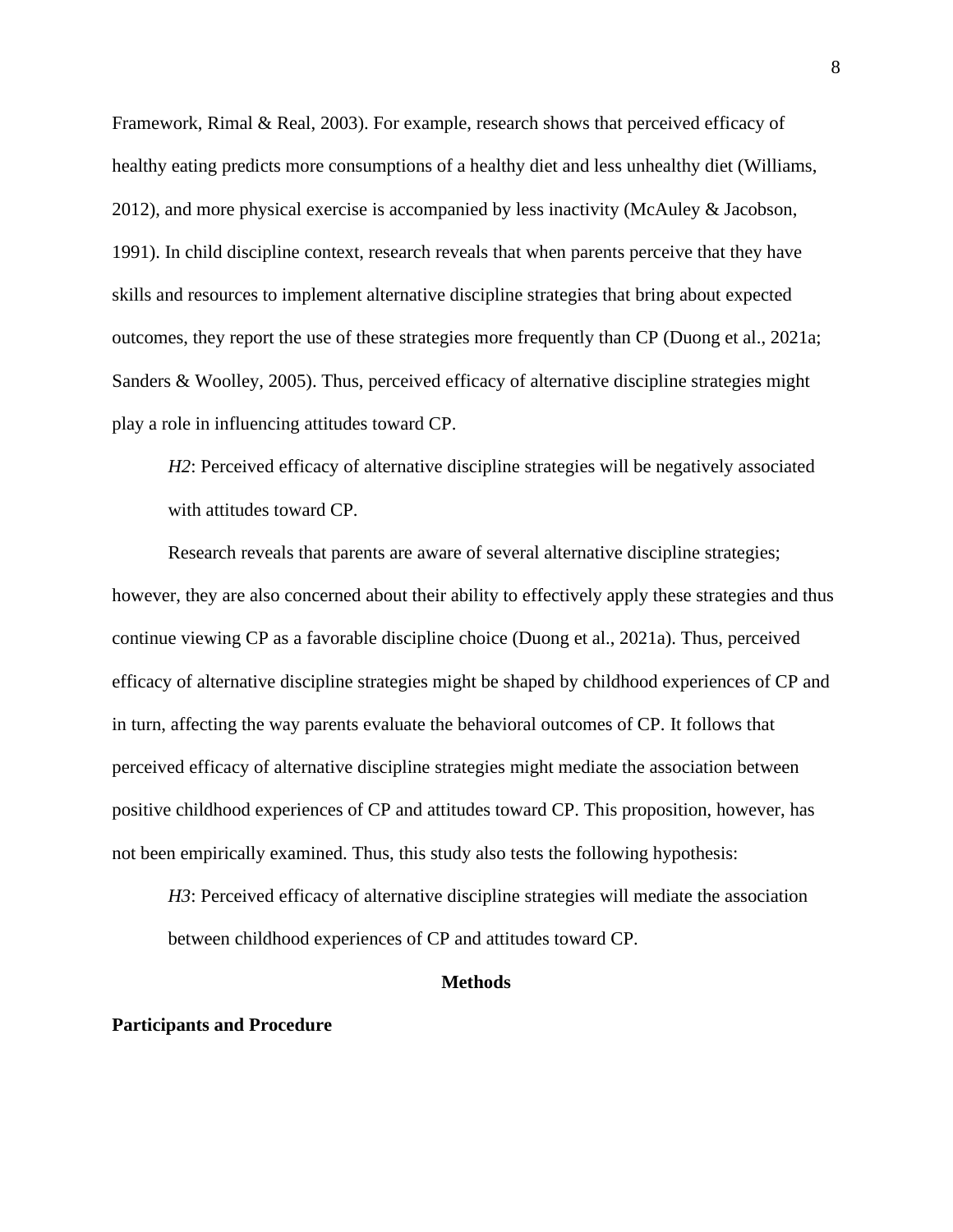Data were collected by Qualtrics - a market research company - through its online survey panels, which included potential participants from across the US. Participants were recruited through an opt-in panel hosted by Qualtrics.com. Qualtrics' population came closest to the US national probability sample on several demographic variables, including race and ethnicity (Boas et al., 2018). Several selection criteria were used to ensure participants were from the most vulnerable population (Dietz, 2000; Klevens et al., 2019; Straus, 2011). First, participants were US citizens at or over 18 years old, who identified themselves as Black, Hispanic, or White. Second, participants were parents and currently living with at least one child up to six years old. Third, participants were from low-income families (below \$40,000 USD - the poverty threshold set by the US Census Bureau, 2019). Fourth, participants' highest education level was capped at some colleges or a technical school. Finally, parents must have reported that they experienced some commonly-used forms of CP (e.g., beating with parents' hands or legs, tree branches, spoons, or belts). The reference time for such experiences was when participants were between 6 to 10 years old, as guided by prior research (Fleming & Borrego, 2019; Flynn, 1998).

Qualtrics sent a survey link that hosted a questionnaire to potential participants over the course of three weeks. Eligible participants who agreed with the informed consent participated in the survey, which was designed to be active within one hour. Attention check items were included in the questionnaire to ensure participants' attention. Each participant was paid approximately \$3 by Qualtrics as a compensation for their time. No personal information that could identify participants was collected. Moreover, the survey did not ask participants to identify their states and regions to ensure participants feel comfortable with reporting their own CP experiences and behavior. The research protocol received ethical approval from a University's Institutional Review Board.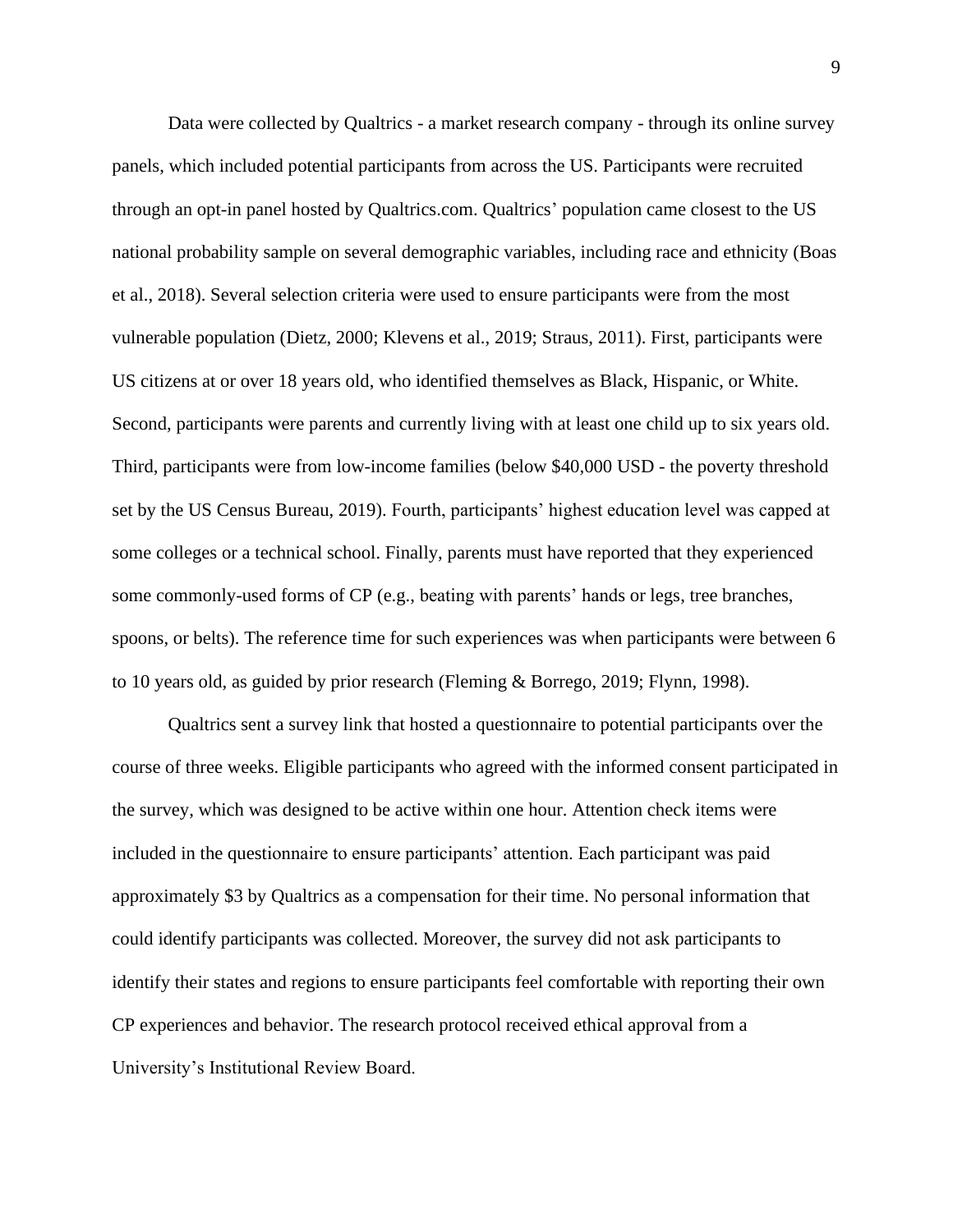A total of 274 participants were recruited. Participants who failed the attention check ( $n =$ 14) and who reported no childhood experiences of CP  $(n = 30)$  were removed. The working sample included 230 parents (Blacks =  $62$ , Latino =  $62$ , Whites = 106; mean age = 31; average number of children  $= 2$ ). There were more females (77%) than males (23%). The majority of participants lived in urban location (65.2%) and had completed some college or technical school degrees (50.4%). Participants reported a relatively equal amount of full-time employment and unemployment (26% and 25.7%, respectively). They identified as Protestant (34.8%), Catholic (16.1%), other religions (11.7%), and non-religious (37.4%). Among racial groups, data showed no significant difference in age (*F*(2,257) = 2.302, *p* = .10), education ( $\chi^2$ (6) = 3.050; *p* = .81), number of children ( $F(2,257) = .453$ ,  $p = .64$ ), religious affiliation ( $\chi^2(6) = 10.851$ ,  $p = .09$ ), and employment  $(\chi^2(12) = 14.549, p = .27)$ . Table 1 reported participants' profiles by racial groups.

[Table 1]

#### **Measures**

*Attitudes toward CP.* Attitudes was assessed with 10 items adopted from the Attitudes Toward Spanking Scale (Holden, 2001). Sample items were "Sometimes, a spank and/or a slap is the best way to get a child to listen" and "When all is said and done, spanking and/or slapping is harmful for a child (recode)" (1-*strongly disagree*; 5-*strongly agree*, *α* = .93).

*Perceived efficacy of alternative discipline strategies.* Eight efficacy items were created as informed by qualitative findings of CP studies (Duong et al., 2021a; Klevens et al., 2019) and well-established efficacy measures (Fishbein & Ajzen, 2011). Participants' responded to five self-efficacy items (e.g., "I know the best way to use non-physical disciplines to effectively correct my child's misbehavior") and three response-efficacy items (e.g., "I believe that the nonphysical types of discipline work well to correct my child's misbehavior." Self-efficacy and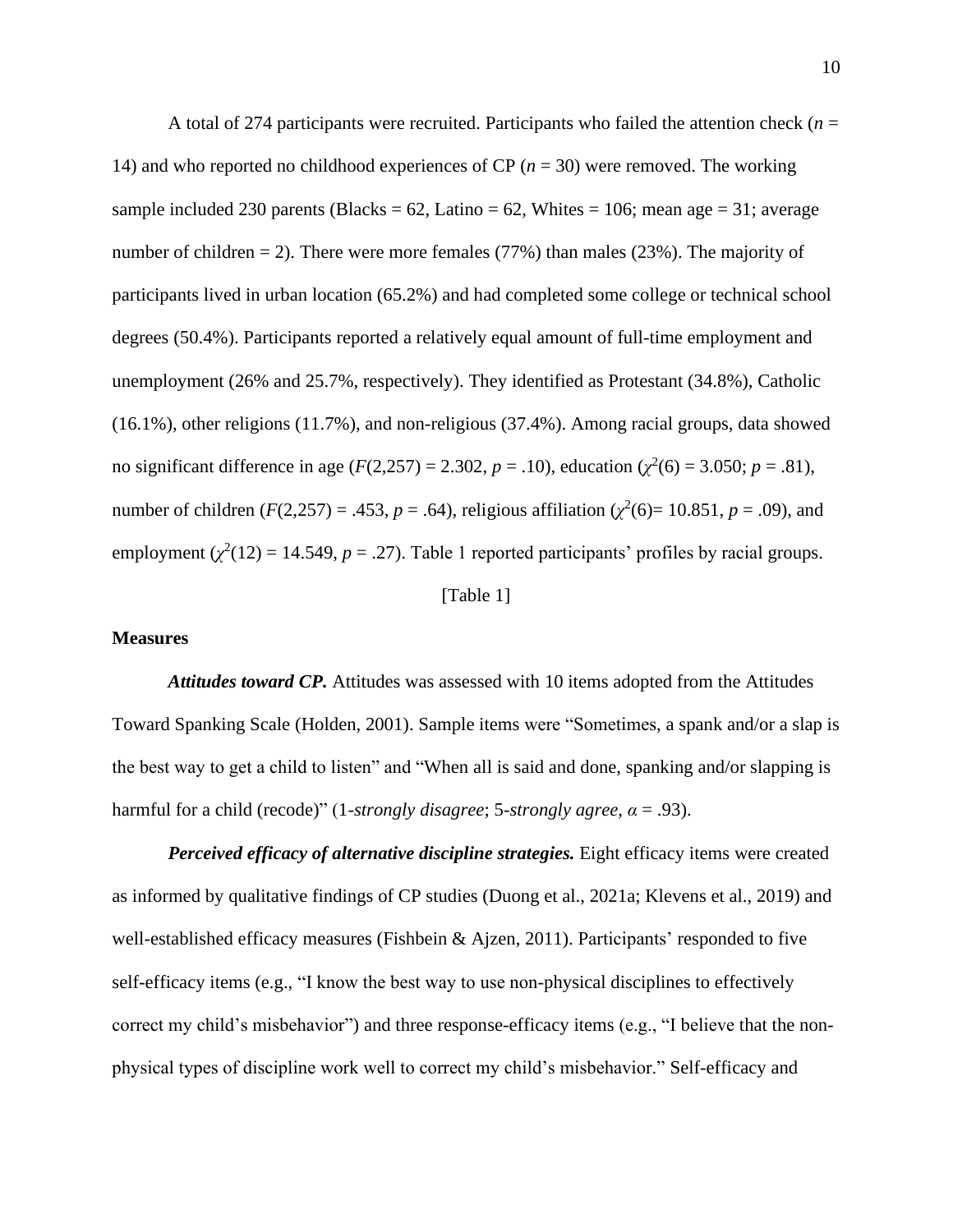response efficacy were combined to create a scale measuring perceived efficacy of alternative discipline strategies (1-*strongly disagree*; 5-*strongly agree*, *α* = .91).

*Childhood experiences***.** Childhood experiences of CP included the behavioral aspect and perceptual aspect (Winstok, 2016). While the behavioral aspect pertains to the frequency of actual use of force, the perceptual aspect refers to perceptions of whether or not CP being purposefully and effectively used to correct a child's behavior. Scholars argue that it is individuals' cognitive appraisal of their childhood experiences of CP, rather than the behavioral frequency, that influences attitudes toward CP (Durrant et al., 2018; Winstok, 2016). For example, if individuals perceive that the punishment was effective in correcting their behaviors, they are more likely to harbor favorable attitudes toward CP regardless of the frequency of CP that was applied to them (Duong et al., 2020b; Taylor et al., 2016). Thus, a measure developed by Winstok (2016) was adapted to assess the degree to which participants evaluate their childhood experiences of CP. Participants responded to three questions: "Do you agree or disagree that your parents had good intentions when they use physical discipline with you?"; "Do you agree or disagree that your parents' use of physical discipline was helpful to you?" (1 *strongly disagree*; 5-*strongly agree)*, and "To what extent do you think your parents' use of physical discipline is effective in correcting your behavior?" (1-*not at all effective*; 5-*extremely effective*,  $\alpha = .88$ ).

*Covariates*. Psychological stress tends to affect perceptions of efficacy (Bandura, 1977) and attitudes toward CP (Straus, 2001; Holden et al., 2014). Thus, it was measured as a covariate. The Short Form Perceived Stress Scale (Warttig et al., 2013) was used with four items assessing the extent to which participants felt their lives were overwhelming, uncontrollable, or unpredictable in the past month (1-*never*; 5-*very often*,  $M = 2.67$ ;  $SD = .89$ ;  $\alpha = .74$ ). Following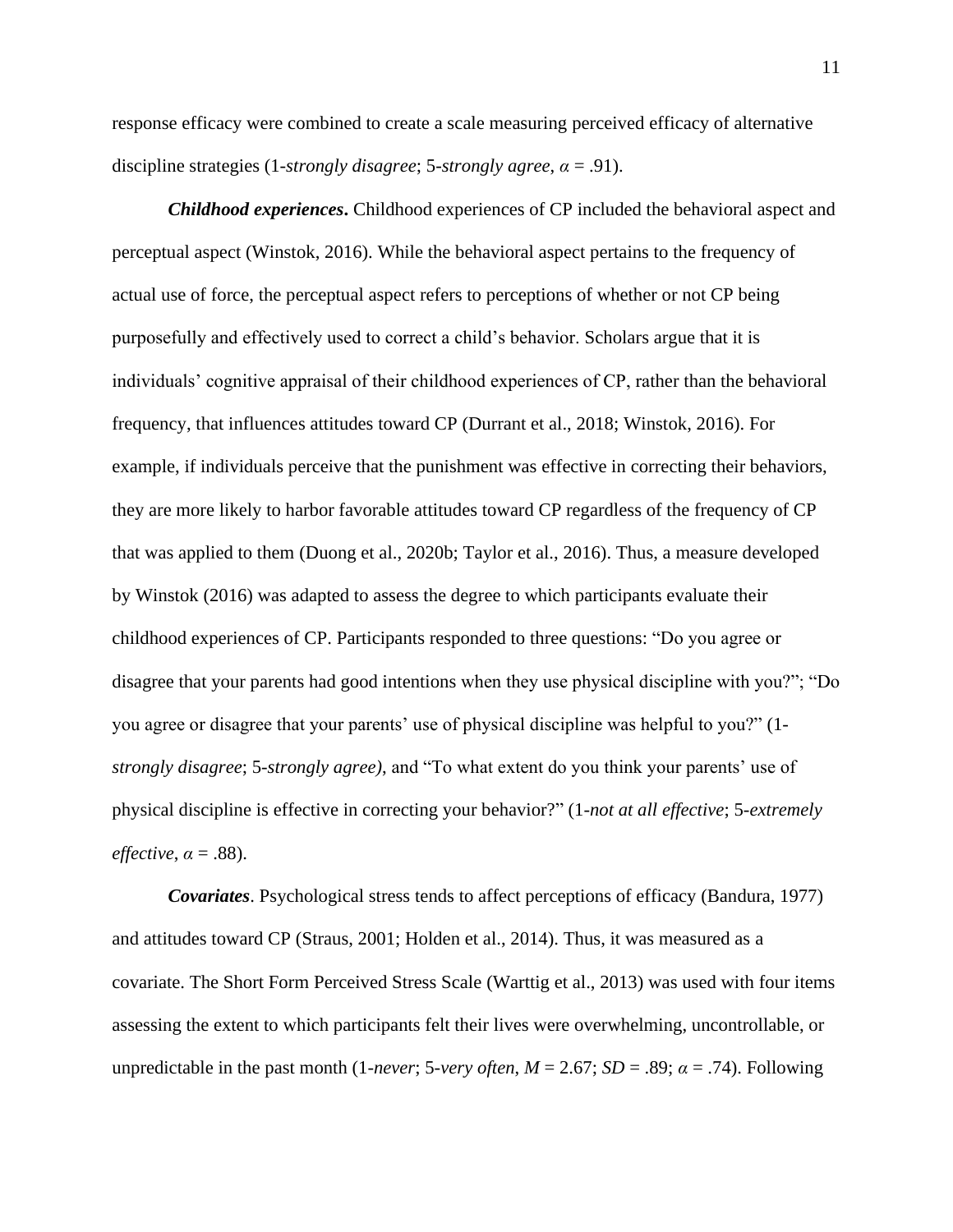prior research practice (Taylor et al., 2011), gender, age, race, education, religious affiliation, and employment status were measured as covariates.

#### **Statistical Analysis**

Structural equation modelling (SEM) using STATA 16 with maximum likelihood estimation was used to assess the hypothesized mediation model. Prior to fitting a SEM model, the measurement model using confirmatory factor analyses (CFA) was examined. Several fit indices were used to assess the fit between the hypothesized model and the observed data, including the Chi-square  $(\chi^2)$  goodness-of-fit test, the comparative fit index (CFI), Tucker-Lewis index (TLI), root mean square error of approximation (RMSEA), and standardized root mean square residual (SRMR). Because the Chi-square test is sensitive to sample size (Kline, 2015), values of CFI and TLI  $\geq$  .95, RMSEA  $\leq$  .06, and SRMR  $\leq$  .08 were deemed as indicating a good model fit (Hu & Bentler, 1998). After establishing an adequate measurement model fit, measurement invariance was estimated for three racial groups. Next, a structural model was fitted with key variables and covariates. The structural model fit was assessed using the same fit indices as described above. The mediation analysis was conducted, with childhood experiences serving as an independent variable, perceived efficacy of alternative strategies as mediator, and attitudes toward CP as a dependent variable. The indirect effect was estimated using bootstrapping methods with 5,000 resampling to generate 95% confidence intervals (CI). The parameter estimates are statistically significant when the 95% CI does not include zero (Hayes, 2013). Standardized coefficients for parameter estimates were reported for ease with interpretation. Table 2 reported descriptive statistics and correlations among key observed variables for the combined sample and the three racial groups. Table 3 reported measured items and factor loadings for key variables.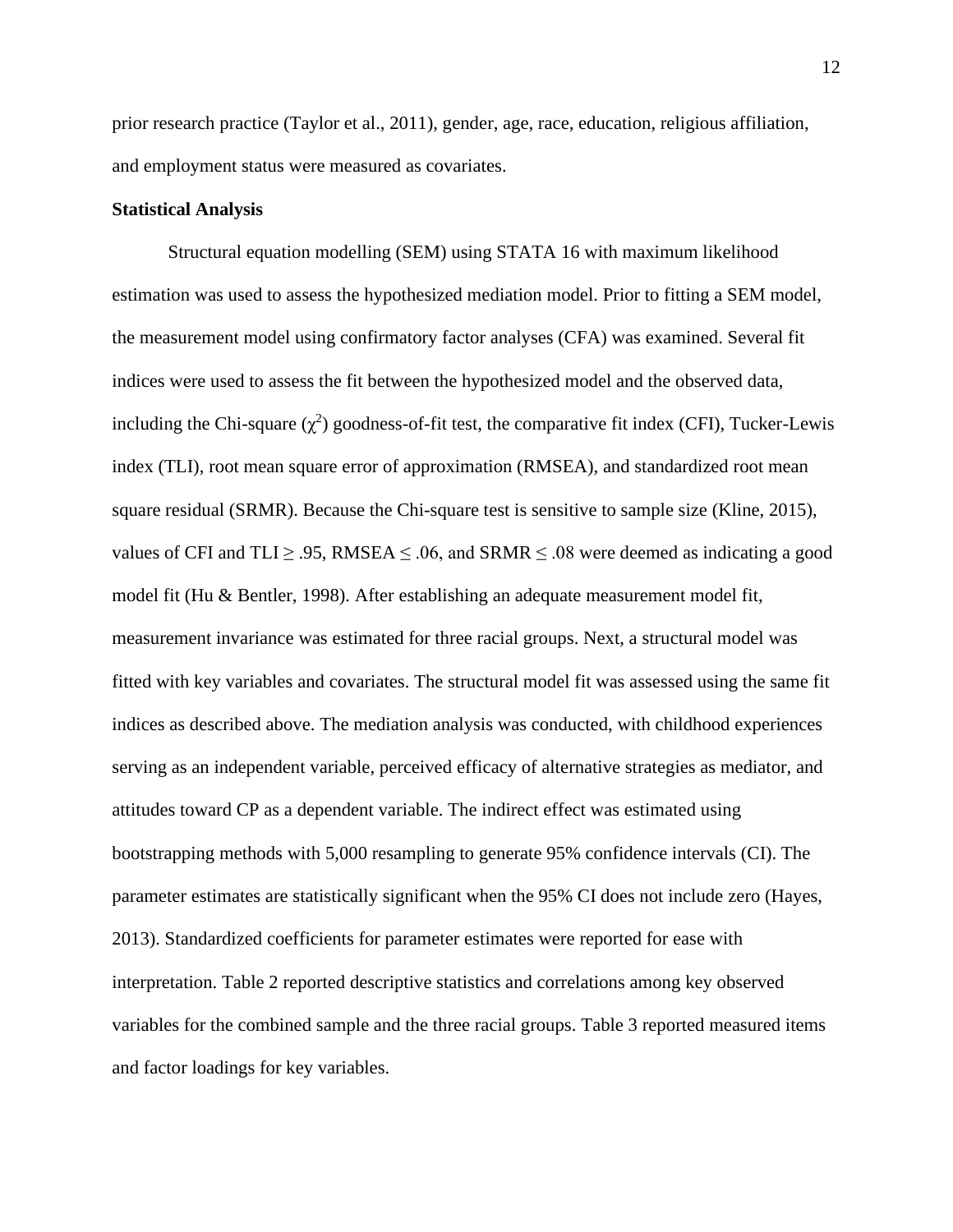#### [Tables 2 & 3]

#### **Results**

The initial CFA showed a poor fit, CFI = .87, TLI = .85, RMSEA = .10 (90% *CI* = [.093, .110]), SRMR = .08,  $\chi^2(206) = 694.510$ ,  $p < .001$ . Using the robust factor loading criterion (a cutoff value at .70, Hair et al., 2010), 3 attitude items and 3 perceived efficacy items were removed. The CFA results then exhibited a good fit to the observed data, CFI = .96, TLI = .96, RMSEA = .06 (90% *CI* = [.058, .089]), SRMR = .05,  $\chi^2(74)$  = 166.111, *p* < .001. Postestimation test for group invariance indicated no Wald  $\chi^2$  score was significant (the null hypothesis is that a constraint would be valid). SEM results showed that the model fit well with the data,  $CFI = .96$ , TLI = .95, RMSEA = .06 (90% *CI* = [.045, .069]), SRMR = .05,  $\chi^2(134) = 235.063$ ,  $p < .001$ .

*H1* predicted that childhood experiences of CP would be negatively associated with perceived efficacy of alternative discipline strategies. *H2* predicted that perceived efficacy of alternative discipline strategies would be negatively associated with attitudes toward CP. As shown in Figure 1, results with the combined sample supported *H1* and *H2*. When analyzed by race, *H1* was supported for Hispanic parents ( $\beta$  = -.42,  $p$  < .001) and White parents ( $\beta$  = -.49,  $p$  < .001), but not for Black parents ( $\beta$  = -.19,  $p$  = .14). However, *H2* was supported for three racial groups: Black parents ( $\beta$  = -.30,  $p$  < .001), Hispanic parents ( $\beta$  = -.64,  $p$  < .001), and White parents ( $\beta$  = -.27,  $p$  < .01). *H3* predicted that perceived efficacy of alternative discipline strategies would mediate the association between childhood experiences of CP and attitudes toward CP. Data provided support to *H3* for the combined sample ( $\beta$  = .16, *SE* = .04, 95% CI [.101, .251]). Additionally, multigroup analyses revealed that this mediation effect held for Hispanic parents ( $\beta$  = .22, *SE* = .07, 95% CI [.054, .371]) and White parents ( $\beta$  = .14, *SE* = .05; 95% CI [.057, .269]), but not for Black parents (*ß* = .05, *SE* = .06; 95% CI [-.020, .211]).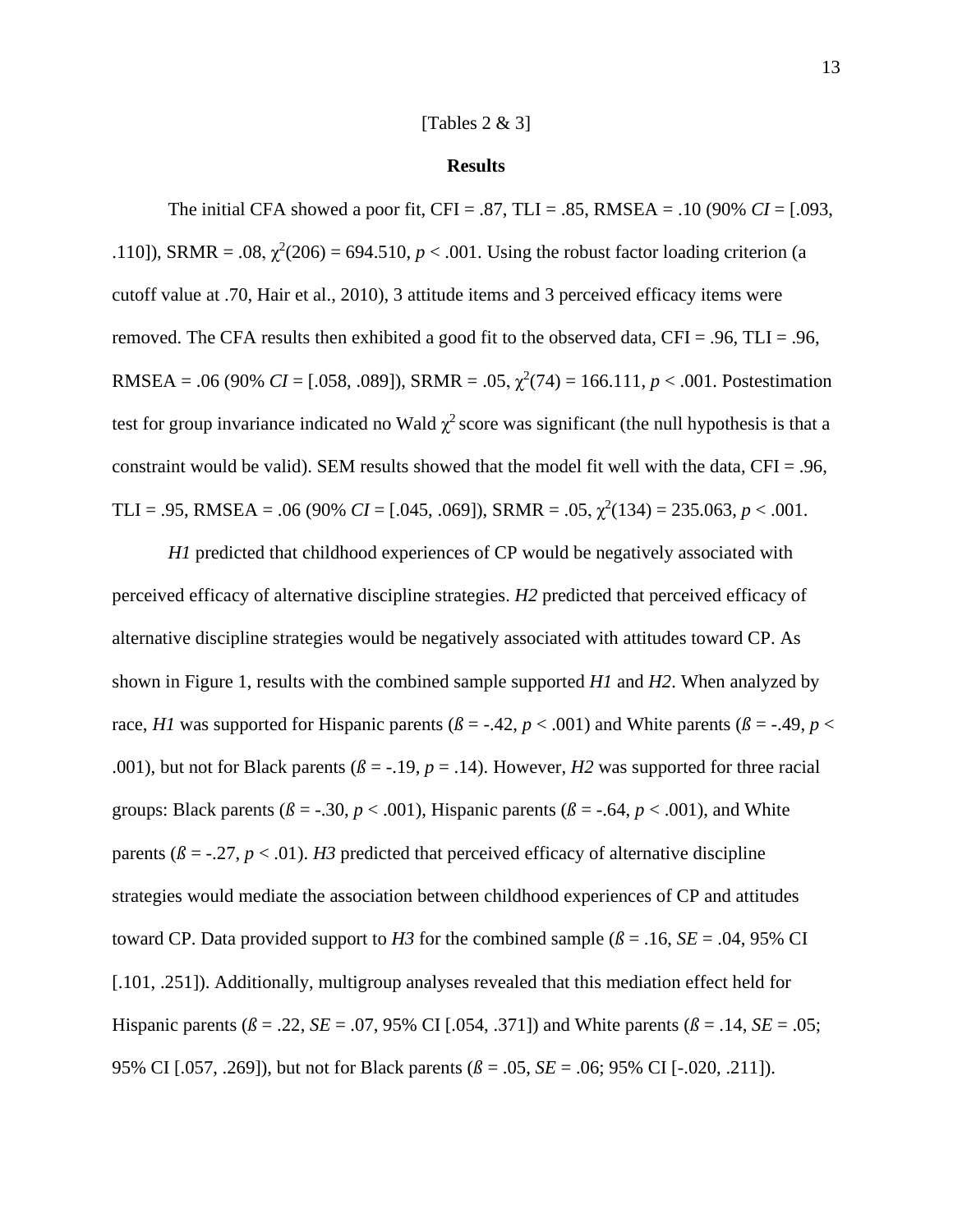#### [Figure 1]

Among the control variables, results with the combined sample revealed that psychological stress was negatively associated with perceived efficacy of alternative discipline strategies ( $\beta$  = -.17,  $p$  < .01), but had no significant association with attitudes toward CP ( $\beta$  =  $.07, p = .14$ ). Further analysis revealed that stress did not differ between racial groups ( $F(2,257)$ ) = .203, *p* = .82). Other demographic factors (i.e., age, gender, religious affiliation, education, and employment status) were neither significantly associated with perceived efficacy nor attitudes.

#### **Discussion**

Informed by the literature related to perceived efficacy of alternative discipline strategies (Bandura, 1989; Coleman & Karraker, 1998; Duong et al., 2021a; Klevens et al., 2019; Leijten et al., 2018), the present study proposed and tested the mediating role of perceived efficacy of alternative discipline strategies in linking childhood experiences of CP and attitudes toward CP among low-income Black, Latino, and White parents. Overall, results showed a negative association between childhood experiences and perceived efficacy of alternative discipline strategies for the combined sample and for the Hispanic and White samples. Results also revealed that perceived efficacy of alternative discipline strategies was negatively associated with attitudes toward CP for the combined sample and for Black, Hispanic, and White parent groups. Finally, results confirmed the mediating role of perceived efficacy of alternative strategies in linking childhood experiences of CP and attitudes toward CP for the combined sample and for the Hispanic and White parent groups.

The negative association between childhood experiences and perceived efficacy of alternative discipline strategies was supported for the combined sample and for the Hispanic and White parent groups. This finding indicated that these parents evaluated their experiences of CP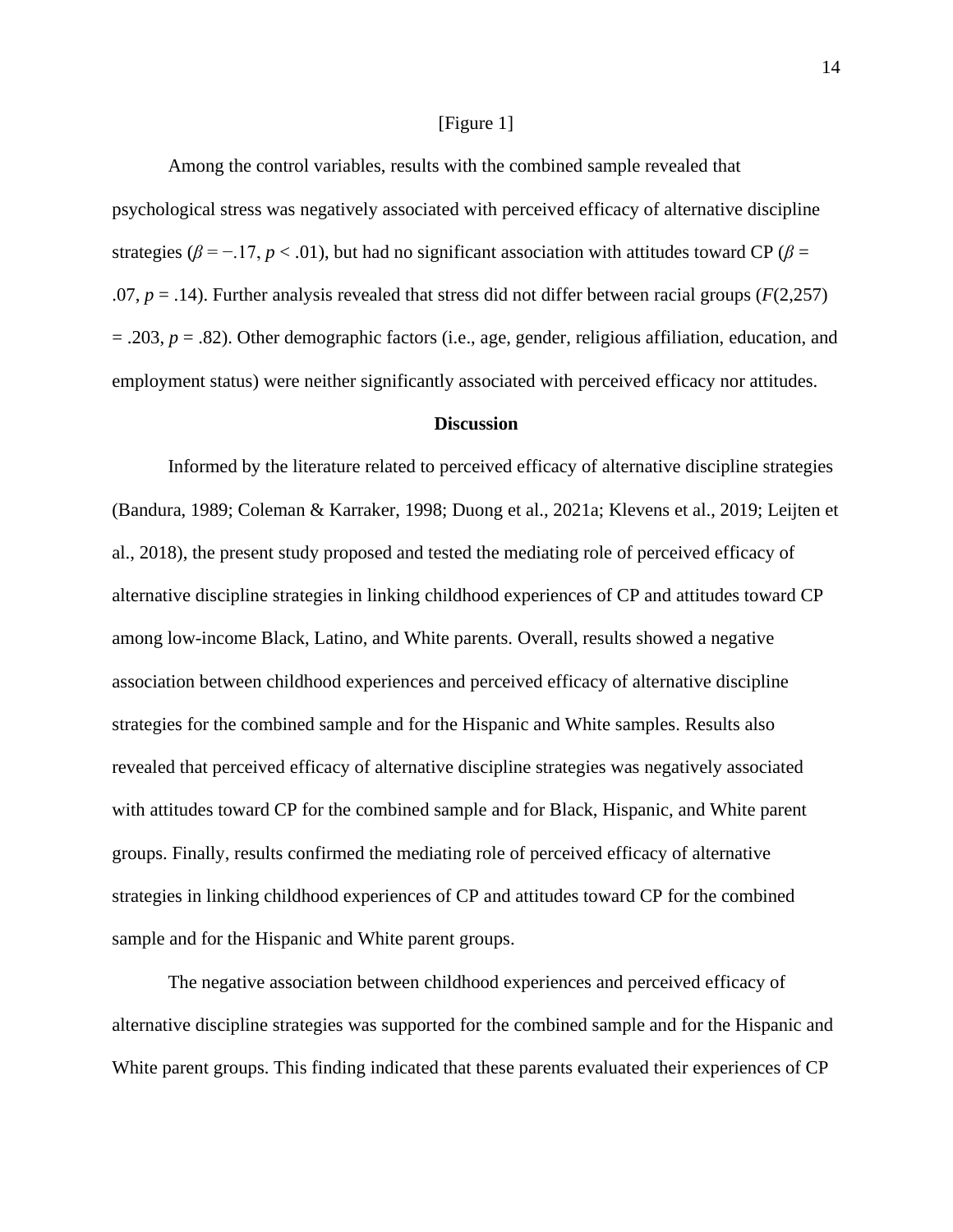as positive and effective tended to perceive a lower ability to conduct alternative discipline strategies, while also viewing those strategies as less effective. Researchers contended that childhood experiences of CP results in an insecure attachment that causes impairment in parental ability to use communication to solve problems with their children (Crittenden, 2005). Parents' positive communication with their children, such as verbal reasoning, talking, and non-verbal warmth, are essential components of several alternative discipline strategies (David, 1999; Duong et al., 2021a). Thus, results suggested that one possible outcome of childhood experiences of CP might be a subsequently lower perceived efficacy of alternative discipline strategies.

Multigroup analysis results, however, showed a nonsignificant association between childhood experiences of CP and perceived efficacy of alternative discipline strategies for Black parents. This nonsignificant finding might be explained by Black parents' child rearing practices. Scholars argued that Black parents may use CP in a purposeful and controlled manner to instruct children how to behave and survive in a racist society (Thomas & Dettlaf, 2011). Thus, Black parents tended to view CP as an instrumental tool to promote respect, internalize lessons for adulthood survival, and express love with children (Ispa & Halgunseth, 2004; Taylor et al., 2011). It was possible that these functional roles of CP as perceived by Black parents influenced the way they viewed alternative discipline strategies beyond the impact of their childhood experiences of CP. It should be noted that although the association between childhood experiences of CP and perceived efficacy of alternative discipline strategies was not statistically significant, the negative coefficient result indicated that the direction of association was as hypothesized. This finding might suggest the need for more studies to test the relationship between these two variables for Black parents.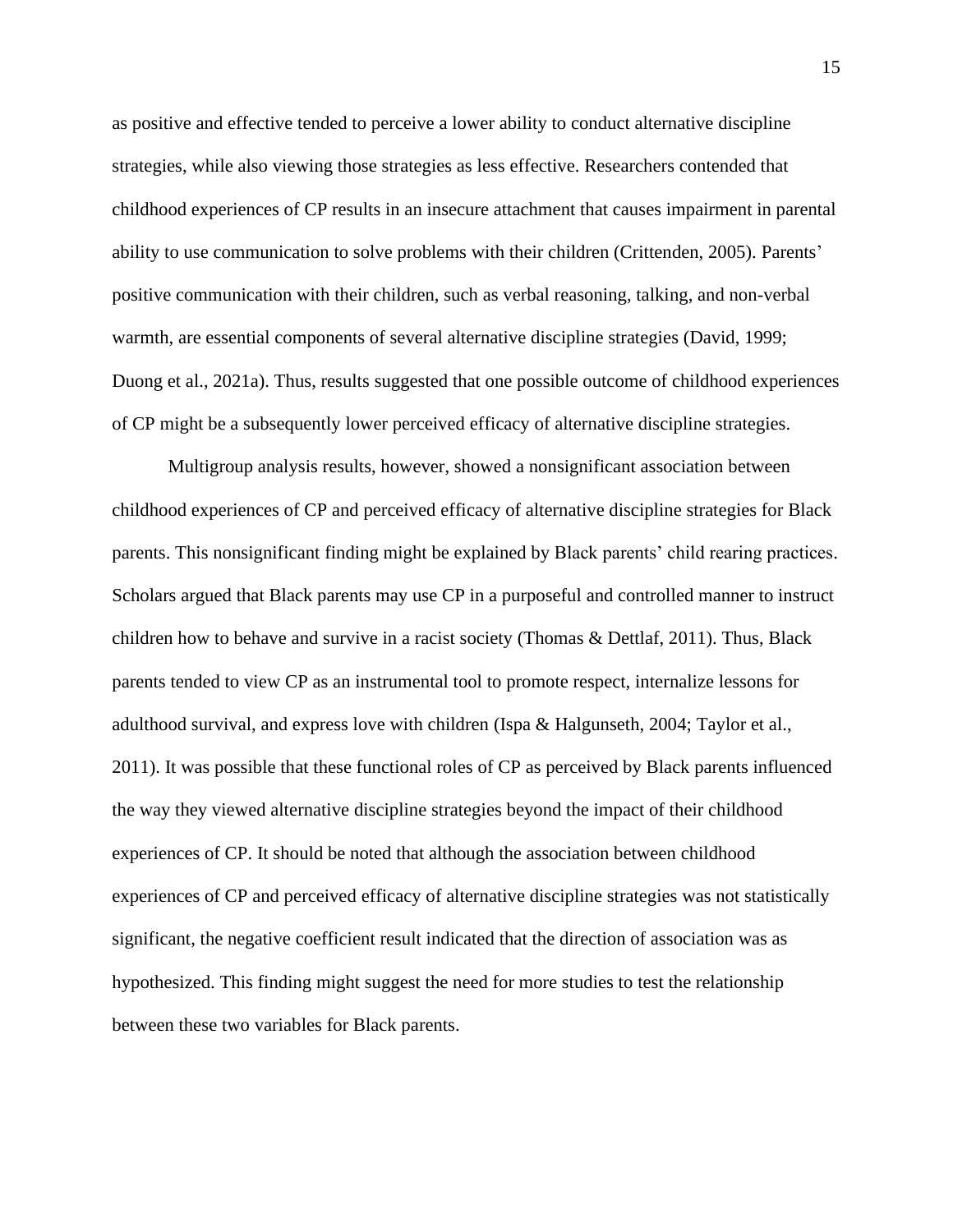Results indicated that perceived efficacy of alternative discipline strategies was negatively associated with attitudes toward CP for the combined sample. This association remained significant in multigroup analysis for Black, Hispanic, and White parent groups. Thus, the more parents perceived that they were capable of using these strategies effectively to replace CP, the less favorable attitudes they showed toward CP. This finding brought to the fore the important role of perceived efficacy of alternative discipline strategies to reduce favorable attitudes toward CP. Qualitative research indicated that low-income Black, Hispanic, and White parents often considered the perceived efficacy of alternative strategies before applying discipline methods (Duong et al., 2021a). For example, when they viewed a strategy as effective to correct their children's behaviors, they tended to disapprove of the use of CP. In contrast, they argued that CP should be used as a back-up strategy when they regarded an alternative strategy as being difficult to implement and likely ineffective. Thus, results of the current study lent support to prior qualitative research by showing that parents tended to endorse CP if their perceived efficacy of alternative discipline strategies was low.

Further, results confirmed that perceived efficacy of alternative discipline strategies mediated the effect of childhood experiences of CP on attitudes toward CP for the full sample and the White and Hispanic parent groups. Prior research mostly focused on the direct relationships between attitudes toward CP and childhood adverse experiences, child's age, conservative ideology, religion, social economic status, and racial groups (Deater-Deckard et al., 2003). Although these are important risk factors, they are difficult to modify through public education campaigns using media messages to change attitudes and behaviors (Gershoff et al., 2017). The current study addressed this challenge by focusing on perceived efficacy of alternative discipline strategies - a psychologically modifiable mediator. It offered evidence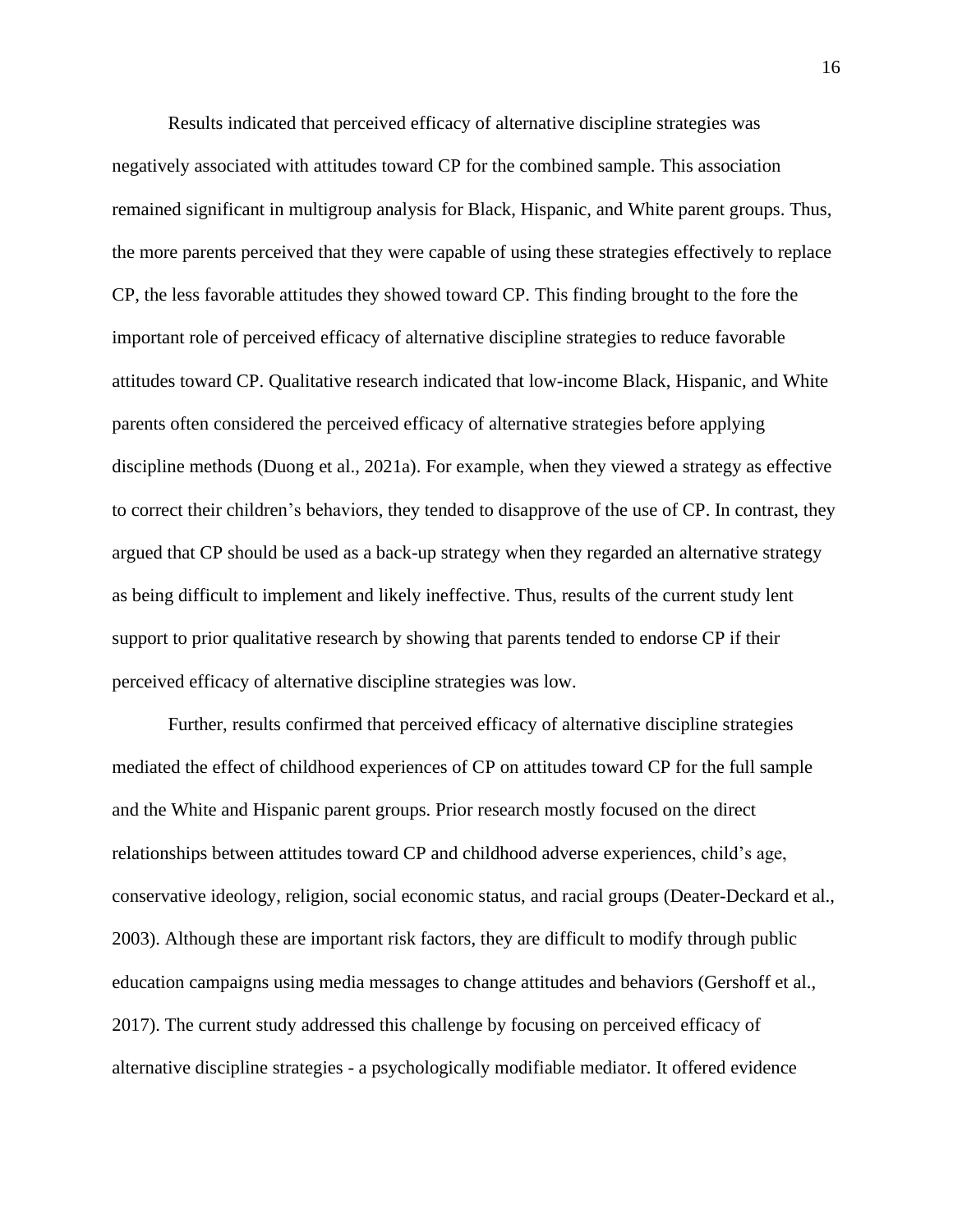showing how childhood experiences of CP might indirectly influence favorable attitudes toward CP through perceived efficacy of alternative discipline strategies.

Results showed that perceived efficacy of alternative discipline strategies did not mediate the association between childhood experiences of CP and attitudes toward CP in the Black parent sample. This finding bolstered existing evidence suggesting that Black parents' perspective of CP could be that CP was not merely a tool to discipline children's misbehaviors. Indeed, researchers found that some Black parents viewed CP as a form of physical and mental training that was passed down from older generations (Duong et al., 2021a). Black parents also showed appreciation of their own parents' use of CP as an educational message to help them become better human beings (Duong et al., 2021b). It was possible that such beliefs asserted a direct effect on attitudes of the Black parents in this study. It should be noted that results also indicated that perceived efficacy of alternative discipline strategies did not fully mediate the association between childhood experiences of CP and attitudes toward CP. This finding might indicate the presence of other mediating variables. For example, research suggested that perceived norms (i.e., perceptions of CP prevalence and socially approval by others, Cialdini et al., 1990) were an outcome of childhood experiences of CP due to parents assuming that such experiences were common and shared among other parents in their communities (Duong et al., 2021b). In turn, perceived norms were found to predict attitudes toward CP (Taylor et al., 2011). Thus, perceived norms might be another pathway linking childhood experiences of CP and attitudes toward CP. Future research is needed to identify modifiable risk factors affecting the formation of favorable attitudes toward CP.

From a public health perspective, identifying plausible pathways leading to favorable attitudes toward CP provides evidence for practitioners to design effective public education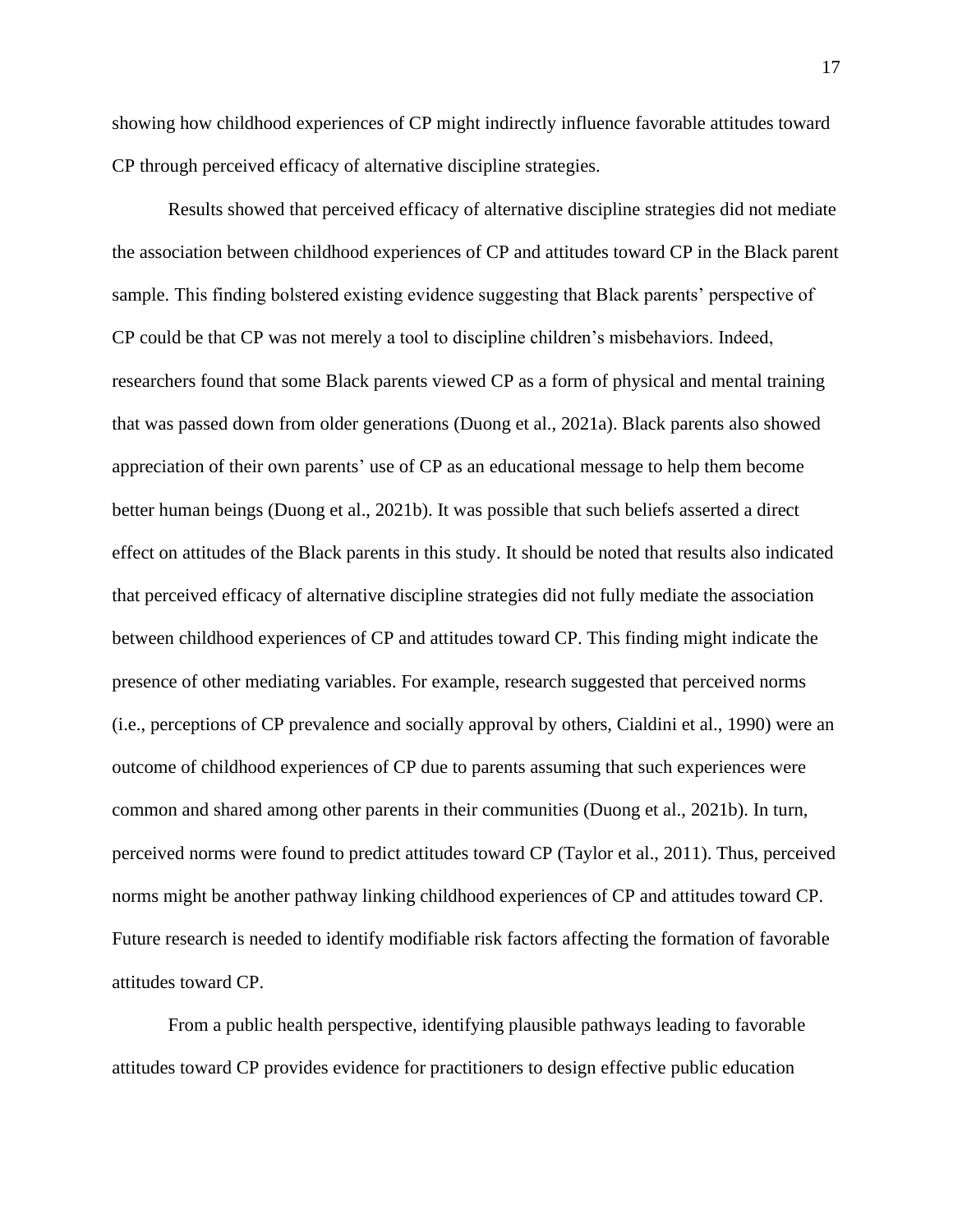campaigns to prevent CP. Results of this study suggested that behavioral change interventions to reduce parents' use of CP should target perceived efficacy of alternative discipline strategies, along with existing tactics to change attitudinal beliefs. Informing parents that CP is harmful and ineffective might not be sufficiently persuasive without changing their perceived efficacy of alternative discipline strategies. Ultimately, parents need to know and believe that there are several non-physical discipline options that are doable, more beneficial, and more effective than CP in both short-term and long-term. If parents do not believe that these alternative discipline strategies can be effectively conducted, their favorable attitudes toward CP likely persist and might even be solidified. This is pertinent to public education campaigns aiming at creating behavioral change at the population level. Several experimental studies found that media-based messages worked to reduce favorable attitudes toward CP. For example, messages using progressive biblical interpretations of scripture could reduce positive attitudes toward CP (Miller-Perrin & Perrin, 2017). Alternatively, providing parents with scientific evidence on the detrimental outcomes of using CP with children also decreased positive attitudes toward CP (Holden et al., 2014). The Baby Books Project incorporated messages discouraging physical punishment and promoting alternative discipline strategies was found to decrease mothers' approval of CP (Reich et al., 2012). As such, results of the current study lent further support to this media-based intervention approach.

Results suggested that differences between racial groups should be understood and carefully considered in intervention campaigns. The literature suggested that group norms and perceived instrumentality of CP could be risk factors affecting Black parents' attitudes toward CP (Duong et al., 2021b; Taylor et al., 2011). Specifically, Black parents might consider CP an instrumental form of home training to prevent future undesirable consequences. For example,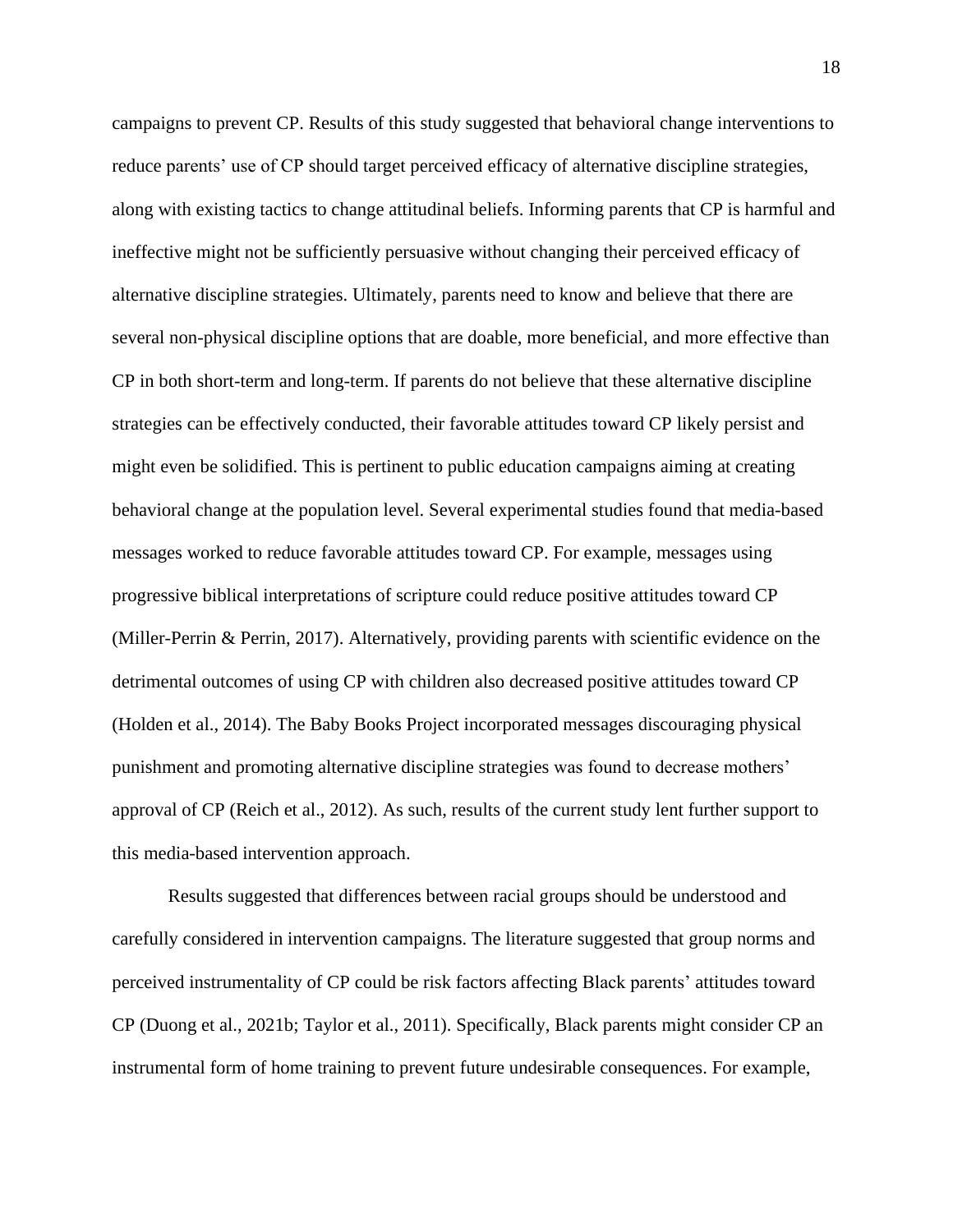Black parents argued that their use of CP helped to shape the children's manner when they grew up and thereby, preventing them from being killed by the cops (Duong et al., 2021b). There might also be other factors, such as the pro-CP normative pressure in the Black communities and possibly high stress levels deriving from a combination of multiple socio-economic hardships (Mitchell, 2008; Taylor et al., 2011). Thus, intervention campaigns aiming at this population should carefully consider these possible risk factors. Elsewhere, researchers have suggested the using normative messages to change attitudes and behaviors with appropriate reference groups in the CP context (Duong et al., 2021b; Klevens et al., 2019; Klika et al., 2019).

#### **Limitations and Strengths**

This study has several limitations. First, as the study was conducted with an online nonrepresentative survey panel, results should not be overgeneralized to a broader population. Due to the cross-sectional design of this study, interpretations of findings should be made with an association model rather than causal inferences. Despite this design, the temporal sequence of childhood experiences of CP and current attitudes toward CP suggested some degrees of causality. Second, the reliance on retrospective recall of childhood experiences might be a limitation given that parents might not accurately recollect past events. However, this study measured specific CP behaviors (e.g., spanking, throwing flip-flops), which was well-informed by the literature (Straus, 2001). These items likely captured the various ways CP was used among racial groups and might help to reduce recall bias. Additionally, as suggested by researchers (Durrant et al., 2018; Winstok, 2016), childhood experiences of CP were operationalized by assessing cognitive evaluations of such experiences rather than recalling CP use frequencies. Because these cognitive evaluations were current and readily retrievable, this measurement approach might be more accurate than participants' recall of frequencies of CP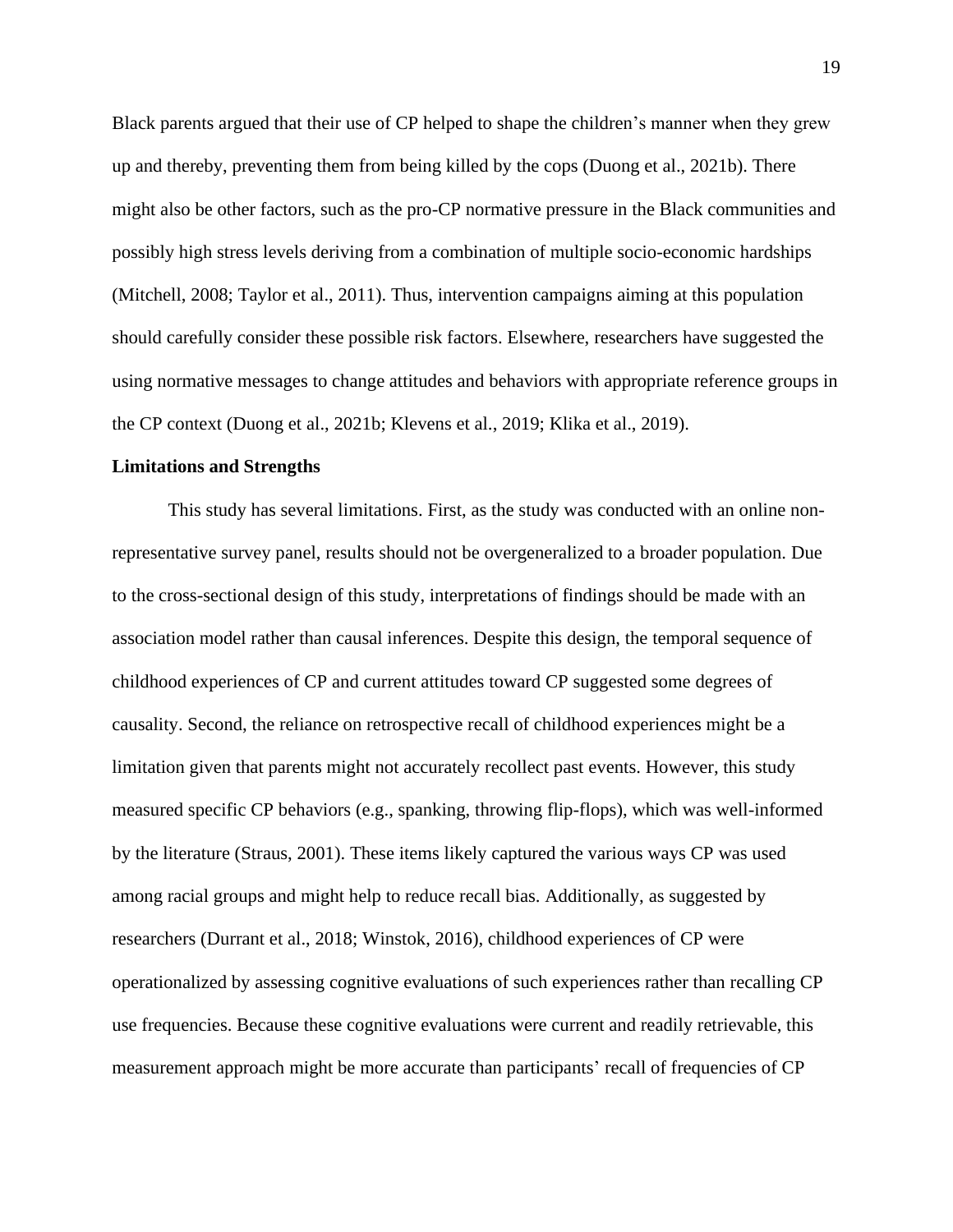events in the distant past. Third, although an a priori analysis was conducted to guide sample size recruitment, Black and Hispanic samples were relatively small. Despite Qualtrics' extensive data collection efforts lasting for three weeks, several stringent selection criteria might have made it hard to recruit participants. Finally, this study did not consider factors that might affect psychological stress, which was found to have a significantly negative association with perceived efficacy of alternative discipline strategies. Given that parents with higher stress tended to use more CP and less alternative discipline strategies (Tucker & Rodriguez, 2014), future research should further examine the association between psychological stress, perceived efficacy, attitudes, and behavior. These limitations, however, were compensated by the quality of the data with a sample drawn from a hard-to-reach and most vulnerable population, and by the originality of the theoretical model that was tested across and separately with the three racial groups.

#### **Conclusion**

The current study proposed a model examining the mediating effect of perceived efficacy of alternative discipline strategies in linking childhood experiences of CP and favorable attitudes toward CP among low-income Black, Hispanic, and White parents. The model fit the data reasonably well and the mediating effect of perceived efficacy of alternative discipline strategies was significant when tested with the combined sample and the Hispanic and White parent groups. These results underscore the need for further studies to examine perceived efficacy of alternative discipline strategies as a psychological factor that has potential to change attitudes toward CP. Such studies likely provide further support to the design of media-based messages in public education campaigns aiming at preventing CP among vulnerable groups and communities.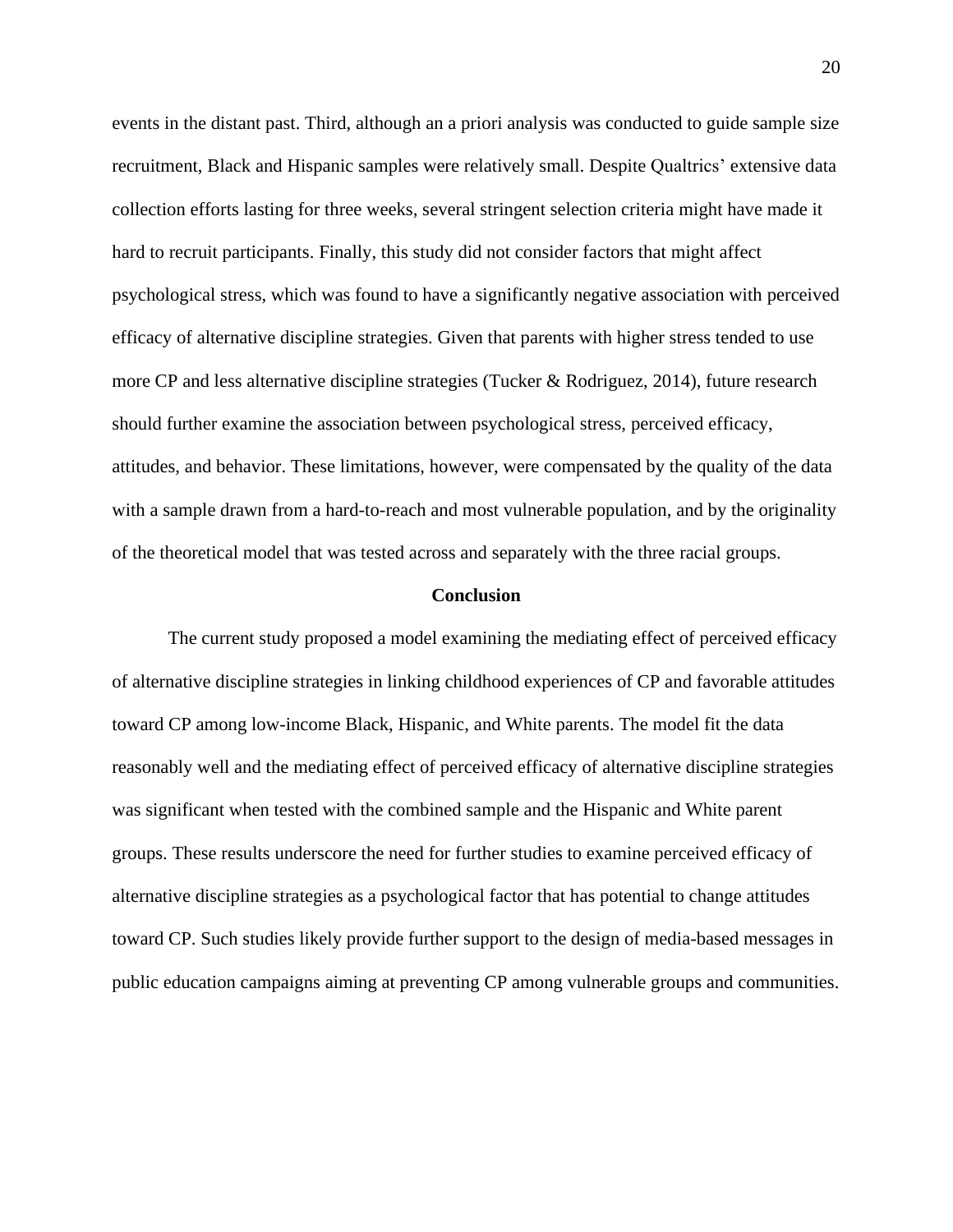### References

- Ateah, C. A., & Durrant, J. E. (2005). Maternal use of physical punishment in response to child misbehavior: Implications for child abuse prevention. *Child Abuse & Neglect*, *29*(2), 169–185. https://doi.org/10.1016/j.chiabu.2004.10.010
- Bandura, A. (1977). Self-efficacy: toward a unifying theory of behavioral change. *Psychological review*, *84*(2), 191.
- Bandura, A. (1989). Human agency in social cognitive theory. *American Psychologist*, *44*(9), 1175–1184.
- Bandura, A. (2004). Health promotion by social cognitive means. *Health Education & Behavior*, *31*(2), 143–164. https://doi.org/10.1177/1090198104263660
- Bell, T., & Romano, E. (2012). Opinions About Child Corporal Punishment and Influencing Factors. *Journal of Interpersonal Violence*, *27*(11), 2208–2229. https://doi.org/10.1177/0886260511432154
- Berger, L. M. (2005). Income, family characteristics, and physical violence toward children. *Child Abuse & Neglect*, *29*(2), 107–133. https://doi.org/10.1016/j.chiabu.2004.02.006
- Berlin, L. J., Appleyard, K., & Dodge, K. A. (2011). Intergenerational Continuity in Child Maltreatment: Mediating Mechanisms and Implications for Prevention: Intergenerational Continuity. *Child Development, 82*(1), 162–176. https://doi.org/10.1111/j.1467- 8624.2010.01547.x
- Boas, T. C., Christenson, D. P., & Glick, D. M. (2020). Recruiting large online samples in the United States and India: Facebook, Mechanical Turk, and Qualtrics. *Political Science Research and Methods*, *8*(2), 232-250. doi:10.1017/psrm.2018.28
- Bowlby, J. (1988). *A secure base: Clinical applications of attachment theory*. Rutledge.
- Chavis, A., Hudnut-Beumler, J., Webb, M. W., Neely, J. A., Bickman, L., Dietrich, M. S., & Scholer, S. J. (2013). A brief intervention affects parents' attitudes toward using less physical punishment. *Child Abuse & Neglect*, *37*(12), 1192–1201. https://doi.org/10.1016/j.chiabu.2013.06.003
- Child Trends (2014). *Attitudes toward spanking*. https://www.childtrends.org/wpcontent/uploads/2016/03/indicator\_1457124349.4.html
- Chung, E. K., Mathew, L., Rothkopf, A. C., Elo, I. T., Coyne, J. C., & Culhane, J. F. (2009). parenting attitudes and infant spanking: The influence of childhood experiences. *Pediatrics*, *124*(2), 278-286. https://doi.org/10.1542/peds.2008-3247
- Coleman, P. K., & Karraker, K. H. (1998). Self-efficacy and parenting quality: Findings and future applications. *Developmental Review*, *18*(1), 47–85. https://doi.org/10.1006/drev.1997.0448
- Crittenden, P. (2005). The origin of physical punishment: An ethological/attachment perspective on the use of physical punishment by human parents. In M. Donnelly  $\&$  M. Straus (Eds.), *Corporal punishment of children in theoretical perspective* (pp. 73-90). Yale University Press.
- Crittenden, P. M., & Ainsworth, M. D. S. (1989). Child maltreatment and attachment theory. In D. Cicchetti, & V. Carlson (Eds.), *Child maltreatment: Theory and research on the causes and consequences of child abuse and neglect* (pp. 432–463). Cambridge University Press.
- Davis, P. W. (1999). Corporal punishment cessation: Social contexts and parents' experiences. *Journal of Interpersonal Violence, 14*(5), 492-510.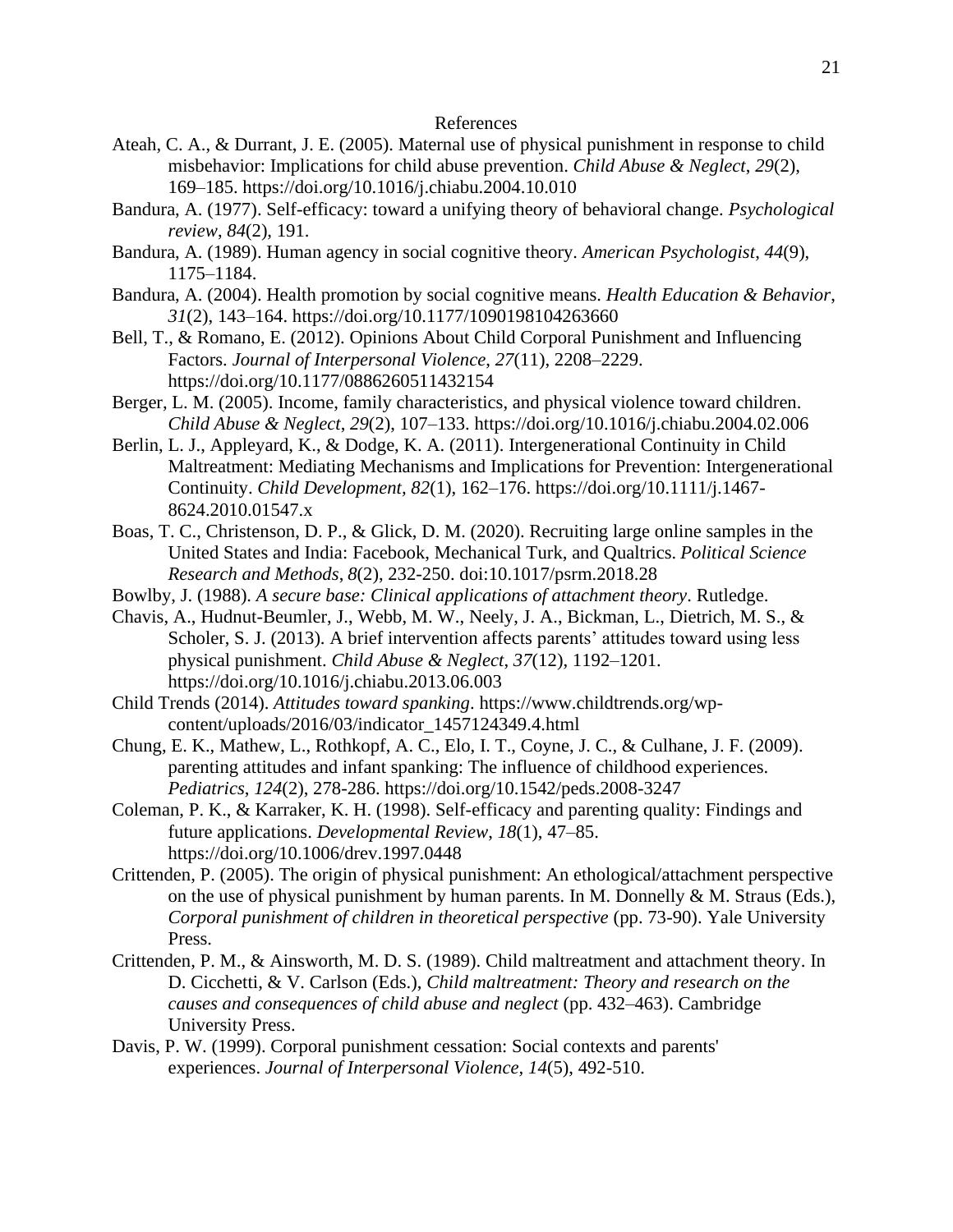- Deater-Deckard, K., Lansford, J. E., Dodge, K. A., Pettit, G. S., & Bates, J. E. (2003). The development of attitudes about physical punishment: An 8-year longitudinal study. *Journal of Family Psychology*, *17*(3), 351–360. https://doi.org/10.1037/0893- 3200.17.3.351
- Dietz, T. L. (2000). Disciplining children: Characteristics associated with the use of corporal punishment. *Child Abuse & Neglect*, *24*(12), 1529–1542. https://doi.org/10.1016/S0145- 2134(00)00213-1
- Duong, H.T., Monahan, J., Kollar, L.M.M., & Klevens, J. (2021a). Identifying knowledge, selfefficacy, and response efficacy of alternative discipline strategies among low-income Black, Latino, and White parents. *Health Education Research*, *36*(2), 192-205. Doi: [10.1093/her/cyaa053](https://nam03.safelinks.protection.outlook.com/?url=http%3A%2F%2Fdx.doi.org%2F10.1093%2Fher%2Fcyaa053&data=04%7C01%7Chduong13%40gsu.edu%7Cf65b7dbd8a364bb4400508d8a2b29c8a%7C515ad73d8d5e4169895c9789dc742a70%7C0%7C0%7C637438236168674559%7CUnknown%7CTWFpbGZsb3d8eyJWIjoiMC4wLjAwMDAiLCJQIjoiV2luMzIiLCJBTiI6Ik1haWwiLCJXVCI6Mn0%3D%7C0&sdata=e7fd90S3gDYFlqe7ZZR3TuCgRxIdCaFFLpf1bTw%2BmTc%3D&reserved=0)
- Duong, H. T., Monahan, J. L., Kollar, L. M.M., & Klevens, J. (2021b). Examining sources of social norms supporting child corporal punishment among low-income Black, Latino, and White Parents. *Health Communication*, 1-10. Doi: 10.1080/10410236.2021.1895418
- Dupper, D. R., & Montgomery Dingus, A. E. (2008). Corporal punishment in U.S. public schools: A continuing challenge for school social workers. *Children & Schools*, *30*(4), 243–250. https://doi.org/10.1093/cs/30.4.243
- Durrant, J. E., Acar, E., McNeil, J., Watkinson, A. M., & McGillivray, A. (2018). Predicting adults' approval of physical punishment from their perceptions of their childhood experiences. *International Journal of Child, Youth and Family Studies*, *8*(3/4), 127. https://doi.org/10.18357/ijcyfs83/4201718074
- Durrant, J., & Ensom, R. (2012). Physical punishment of children: Lessons from 20 years of research. *Canadian Medical Association Journal*, *184*(12), 1373–1377. https://doi.org/10.1503/cmaj.101314
- Ellison, C. G. (1996). Conservative Protestantism and the corporal punishment of children: Clarifying the issues. *Journal for the Scientific Study of Religion*, *35*(1), 1–16. https://doi.org/10.2307/1386391
- Ertem, I. O., Leventhal, J. M., & Dobbs, S. (2000). Intergenerational continuity of child physical abuse: How good is the evidence? *The Lancet*, *356*(9232), 814–819. https://doi.org/10.1016/S0140-6736(00)02656-8
- Finkelhor, D., Turner, H., Wormuth, B. K., Vanderminden, J., & Hamby, S. (2019). Corporal punishment: Current rates from a national survey. *Journal of Child and Family Studies*, *28*(7), 1991–1997. https://doi.org/10.1007/s10826-019-01426-4
- Fishbein, M., & Ajzen, I. (2011). *Predicting and changing behavior: The reasoned action approach.* Psychological Press.
- Fontes, L. A. (2005). *Child abuse and culture: Working with diverse families*. Guilford Press.
- Fréchette, S., & Romano, E. (2017). How do parents label their physical disciplinary practices? A focus on the definition of corporal punishment. *Child Abuse & Neglect*, *71*, 92–103. https://doi.org/10.1016/j.chiabu.2017.02.003
- Gallitto, E., Veilleux, G. J., & Romano, E. (2019). How do knowledge and attitudes about children's rights influence spanking attitudes? *Journal of Interpersonal Violence*, 0886260519852631. https://doi.org/10.1177/0886260519852631
- Gershoff, E. T. (2002). Corporal punishment by parents and associated child behaviors and experiences: A meta-analytic and theoretical review. *Psychological Bulletin*, *128*(4), 539–579. https://doi.org/10.1037//0033-2909.128.4.539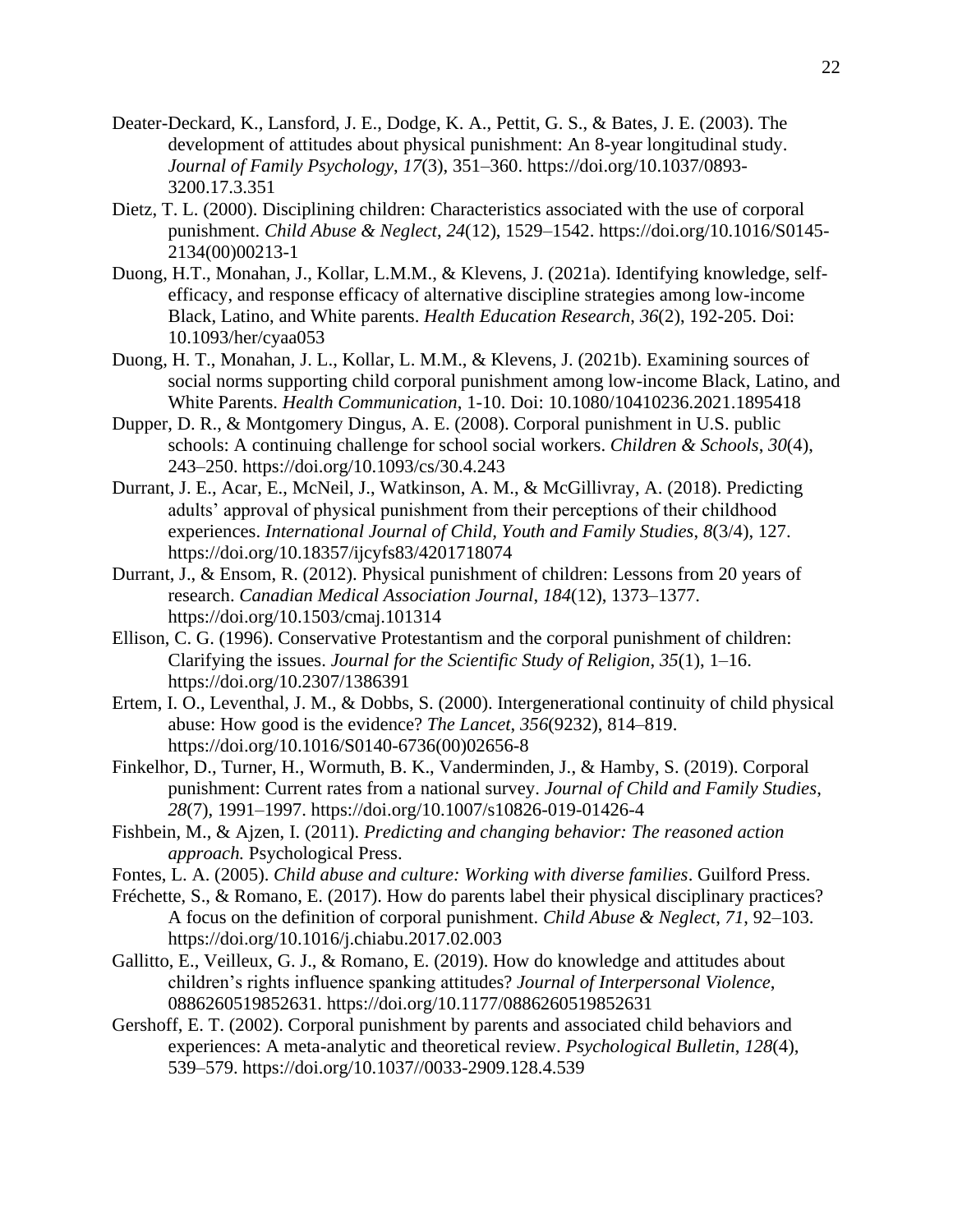- Gershoff, E. T., & Grogan-Kaylor, A. (2016). Spanking and child outcomes: Old controversies and new meta-analyses. *Journal of Family Psychology*, *30*(4), 453–469. https://doi.org/10.1037/fam0000191
- Gershoff, E. T., Goodman, G. S., Miller-Perrin, C., Holden, G. W., Jackson, Y., & Kazdin, A. E. (2019). There is still no evidence that physical punishment is effective or beneficial: Reply to Larzelere, Gunnoe, Ferguson, and Roberts (2019) and Rohner and Melendez-Rhodes (2019). *American Psychologist*, *74*(4), 503–505. https://doi.org/10.1037/amp0000474
- Gershoff, E. T., Goodman, G. S., Miller-Perrin, C. L., Holden, G. W., Jackson, Y., & Kazdin, A. E. (2018). The strength of the causal evidence against physical punishment of children and its implications for parents, psychologists, and policymakers. *American Psychologist*, *73*(5), 626–638. https://doi.org/10.1037/amp0000327
- Gershoff, E. T., Lee, S. J., & Durrant, J. E. (2017). Promising intervention strategies to reduce parents' use of physical punishment. *Child Abuse & Neglect*, *71*, 9–23. https://doi.org/10.1016/j.chiabu.2017.01.017
- Gershoff, E.T., Miller, P. C., & Holden, G. W. (1999). Parenting influences from the pulpit: Religious affiliation as a determinant of parental corporal punishment. *Journal of Family Psychology*, *13*(3), 307–320. https://doi.org/10.1037/0893-3200.13.3.307
- Greven, P. (1991). *Spare the child: The religious roots of punishment and the psychological impact of physical abuse*. Alfred A. Knopf, Inc.
- Grogan-Kaylor, A., & Otis, M. D. (2007). The predictors of parental use of corporal punishment. *Family Relations*, *56*(1), 80–91. https://doi.org/10.1111/j.1741-3729.2007.00441.x
- Hair, J.F., Anderson, R.E., Babin, B.J., & Black, W.C. (2010). Multivariate data analysis: A global perspective (Vol. 7). Upper Saddle River.
- Holden, G. W. (2001). Attitude toward spanking (ATS). In J. Touliatos, B. F. Perlmutter, M. A. Straus, & G. W. Holden (Eds.), *Handbook of family measurement techniques: Vol. 3*. Sage.
- Holden, G. W. (2020). Why do parents hit their children? From cultural to unconscious determinants. *The Psychoanalytic Study of the Child*, *73*(1), 10–29. https://doi.org/10.1080/00797308.2020.1690858
- Holden, G. W., Brown, A. S., Baldwin, A. S., & Croft Caderao, K. (2014). Research findings can change attitudes about corporal punishment. *Child Abuse & Neglect*, *38*(5), 902–908. https://doi.org/10.1016/j.chiabu.2013.10.013
- Iniguez, K. C., & Stankowski, R. V. (2016). Adverse childhood experiences and health in adulthood in a rural population-based sample. Clinical Medicine & Research, 14(3-4), 126-137. https://doi.org[/10.3121/cmr.2016.1306](https://doi.org/10.3121/cmr.2016.1306)
- Ispa, J. M., & Halgunseth, L. C. (2004). Talking about corporal punishment: Nine low-income African American mothers' perspectives. *Early Childhood Research Quarterly*, *19*(3), 463–484. https://doi.org/10.1016/j.ecresq.2004.07.002
- Kim, J. (2009). Type-specific intergenerational transmission of neglectful and physically abusive parenting behaviors among young parents. *Children and Youth Services Review*, *31*(7), 761–767. https://doi.org/10.1016/j.childyouth.2009.02.002
- Klevens, J., Mercer Kollar, L., Rizzo, G., O'Shea, G., Nguyen, J., & Roby, S. (2019). Commonalities and differences in social norms related to corporal punishment among Black, Latino and White Parents. *Child and Adolescent Social Work Journal*, *36*(1), 19– 28. https://doi.org/10.1007/s10560-018-0591-z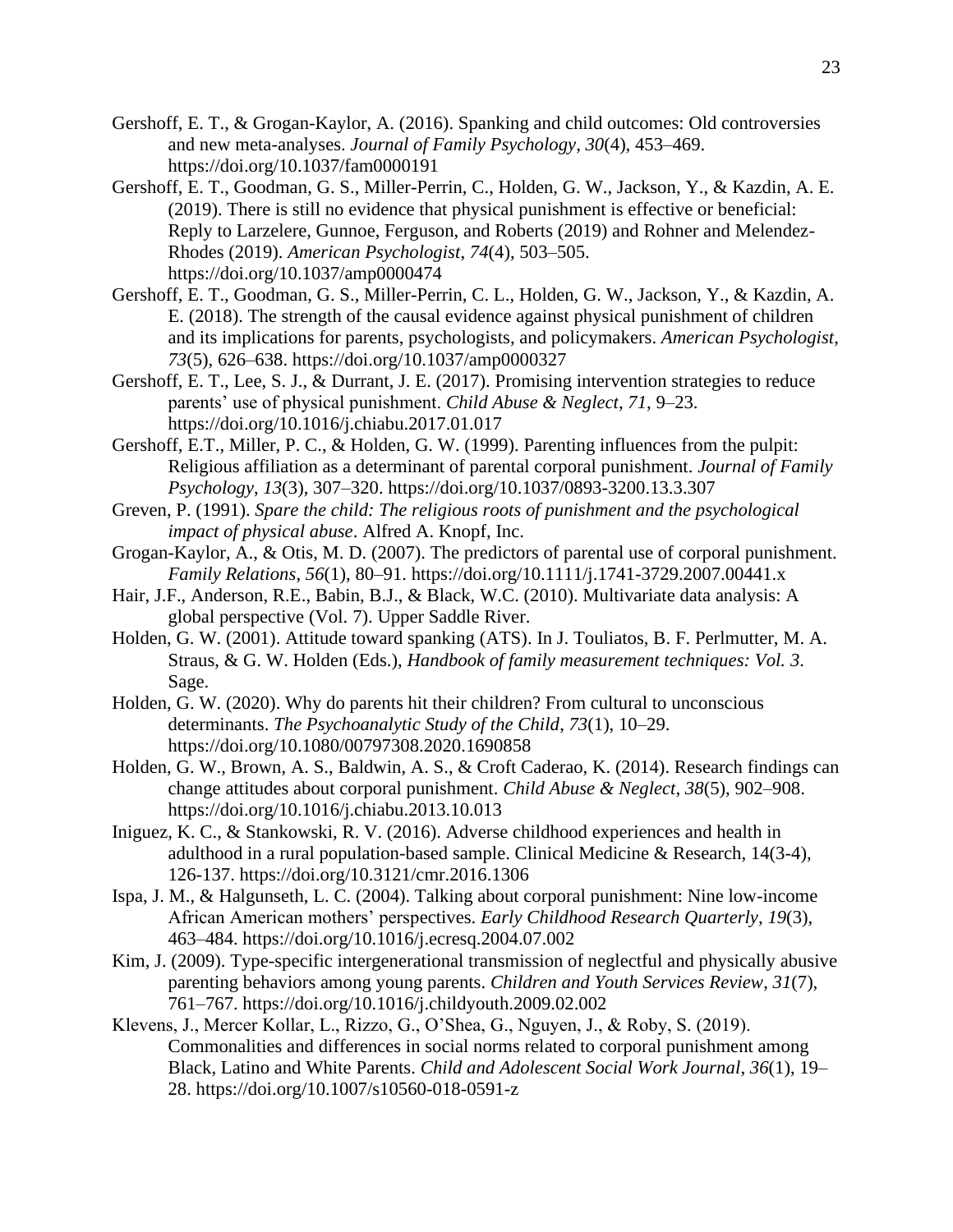- Klika, J. B., Haboush-Deloye, A., & Linkenbach, J. (2019). Hidden protections: Identifying social norms associated with child abuse, sexual abuse, and neglect. *Child and Adolescent Social Work Journal*, *36*, 5-14. https://doi.org/10.1007/s10560-018-0595-8
- Lee, S. J., Altschul, I., & Gershoff, E. T. (2015). Wait until your father gets home? Mother's and fathers' spanking and development of child aggression. *Children and Youth Services Review*, *52*, 158–166. https://doi.org/10.1016/j.childyouth.2014.11.006
- Leijten, P., Gardner, F., Melendez-Torres, G. J., Knerr, W., & Overbeek, G. (2018). Parenting behaviors that shape child compliance: A multilevel meta-analysis. *PLOS ONE*, *13*(10), 1-15. https://doi.org/10.1371/journal.pone.0204929
- McAuley, E., & Jacobson, L. (1991). Self-efficacy and exercise participation in sedentary adult females. *American Journal of Health Promotion*, *5*(3), 185-207.
- Miller-Perrin, C., & Perrin, R. (2018). Physical punishment of children by US parents: Moving beyond debate to promote children's health and well-being. *Psicologia: Reflexão e Crítica*, *31*(1). https://doi.org/10.1186/s41155-018-0096-x
- Mitchell, L. (2008). *Corporal punishment and low-income mothers*. Cambria Press.
- Perrin, R., Miller-Perrin, C., & Song, J. (2017). Changing attitudes about spanking using alternative biblical interpretations. *International Journal of Behavioral Development*, *41*(4), 514–522. https://doi.org/10.1177/0165025416673295
- Petts, R. J., & Kysar-Moon, A. E. (2012). Child discipline and conservative Protestantism: Why the relationship between corporal punishment and child behavior problems may vary by religious context. *Review of Religious Research*, *54*(4), 445–468. https://doi.org/10.1007/s13644-012-0080-3
- Reich, S. M., Penner, E. K., Duncan, G. J., & Auger, A. (2012). Using baby books to change new mothers' attitudes about corporal punishment. *Child Abuse & Neglect*, *36*(2), 108- 117. https://doi.org/10.1016/j.chiabu.2011.09.017
- Riley, A. R., Wagner, D. V., Tudor, M. E., Zuckerman, K. E., & Freeman, K. A. (2017). A survey of parents' perceptions and use of time-out compared to empirical evidence. *Academic Pediatrics*, *17*(2), 168–175. https://doi.org/10.1016/j.acap.2016.08.004
- Rimal, R. N. (2001). Perceived risk and self-efficacy as motivators: Understanding individuals' long-term use of health information. *Journal of Communication*, *51*(4), 633–654. https://doi.org/10.1111/j.1460-2466.2001.tb02900.x
- Rimal, R. N., & Real, K. (2003). Perceived risk and efficacy beliefs as motivators of change: Use of the risk perception attitude (RPA) framework to understand health behaviors. *Human Communication Research*, *29*(3), 370–399. https://doi.org/10.1111/j.1468- 2958.2003.tb00844.x
- Robinson, D. H., Funk, D. C., Beth, A., & Bush, A. M. (2005). Changing beliefs about corporal punishment: Increasing knowledge about ineffectiveness to build more consistent moral and informational beliefs. *Journal of Behavioral Education*, *14*(2), 117–139. https://doi.org/10.1007/s10864-005-2706-9
- Ryan, R. M., Kalil, A., Ziol-Guest, K. M., & Padilla, C. (2016). Socioeconomic gaps in parents discipline strategies from 1988 to 2011. *Pediatrics*, *138*(6), 2016-0720. https://doi.org/10.1542/peds.2016-0720
- Sanders, M. R., & Woolley, M. L. (2005). The relationship between maternal self-efficacy and parenting practices: Implications for parent training. *Child Care, Health and Development*, *31*(1), 65–73. https://doi.org/10.1111/j.1365-2214.2005.00487.x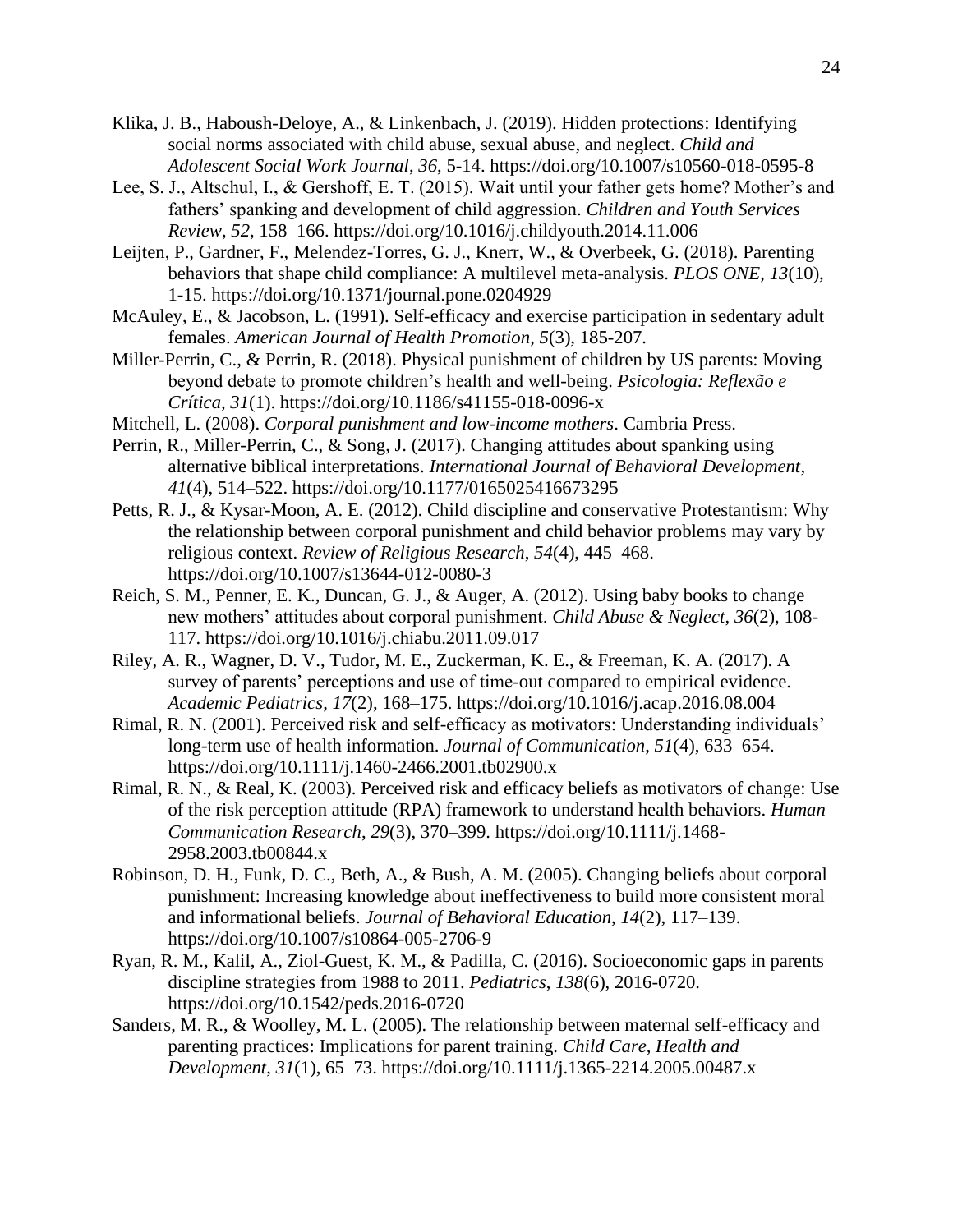- Sangawi, H., Adams, J., & Reissland, N. (2018). The impact of parenting styles on children developmental outcome: The role of academic self-concept as a mediator. *International Journal of Psychology*, *53*(5), 379–387. https://doi.org/10.1002/ijop.12380
- Scholer, S. J., Hudnut-Beumler, J., & Dietrich, M. S. (2010). A brief primary care intervention helps parents develop plans to discipline. *Pediatrics*, *125*(2), 242-249. https://doi.org/10.1542/peds.2009-0874
- Simons, D. A., & Wurtele, S. K. (2010). Relationships between parents' use of corporal punishment and their children's endorsement of spanking and hitting other children. *Child Abuse & Neglect*, *34*(9), 639-646. https://doi.org/10.1016/j.chiabu.2010.01.012
- Simons, R. L., Beaman, J., Conger, R. D., & Chao, W. (1993). Childhood experience, conceptions of parenting, and attitudes of spouse as determinants of parental behavior. *Journal of Marriage and Family*, *55*(1), 91–106. https://doi.org/10.2307/352961
- Socolar, R. R. S. (1997). A classification scheme for discipline: Type, mode of administration, context. *Aggression and Violent Behavior*, *2*(4), 355–364. https://doi.org/10.1016/S1359- 1789(97)00021-9
- Straus, M. A. (2001). *Beating the devil out of them: Corporal punishment in American families and its effects on children*. Transaction Publishers.
- Strecher, V. J., McEvoy DeVellis, B., Becker, M. H., & Rosenstock, I. M. (1986). The role of self-efficacy in achieving health behavior change. *Health Education Quarterly*, *13*(1), 73- 92.
- Taylor, C. A., Al-Hiyari, R., Lee, S. J., Priebe, A., Guerrero, L. W., & Bales, A. (2016). Beliefs and ideologies linked with approval of corporal punishment: A content analysis of online comments. *Health Education Research*, *31*(4), 563–575. https://doi.org/10.1093/her/cyw029
- Taylor, C. A., Hamvas, L., & Paris, R. (2011). Perceived instrumentality and normativeness of corporal punishment use among Black mothers. *Family Relations*, *60*(1), 60–72. https://doi.org/10.1111/j.1741-3729.2010.00633.x
- Taylor, C. A., Hamvas, L., Rice, J., Newman, D. L., & DeJong, W. (2011). Perceived social norms, expectations, and attitudes toward corporal punishment among an urban community sample of parents. *Journal of Urban Health*, *88*(2), 254–269. https://doi.org/10.1007/s11524-011-9548-7
- Thomas, K. A., & Dettlaff, A. J. (2011). African American families and the role of physical discipline: Witnessing the past in the present. *Journal of Human Behavior in the Social Environment*, *21*(8), 963–977. https://doi.org/10.1080/10911359.2011.588537
- Tucker, M. C., & Rodriguez, C. M. (2014). Family dysfunction and social isolation as moderators between stress and child physical abuse risk. *Journal of Family Violence*, *29*(2), 175–186. https://doi.org/10.1007/s10896-013-9567-0
- United States Census Bureau (2019). *Poverty threshold by size of family and number of children*. https://www.census.gov/data/tables/time-series/demo/income-poverty/historical-povertythresholds.html
- Vaughan-Eden, V., Holden, G. W., & LeBlanc, S. S. (2018). Commentary: Changing the social norm about corporal punishment. *Child and Adolescent Social Work Journal*. https://doi.org/10.1007/s10560-018-0592-y
- Vittrup, B., Holden, G. W., & Buck, J. (2006). Attitudes predict the use of physical punishment: A prospective study of the emergence of disciplinary practices. *Pediatrics*, *117*(6), 2055– 2064. https://doi.org/10.1542/peds.2005-2204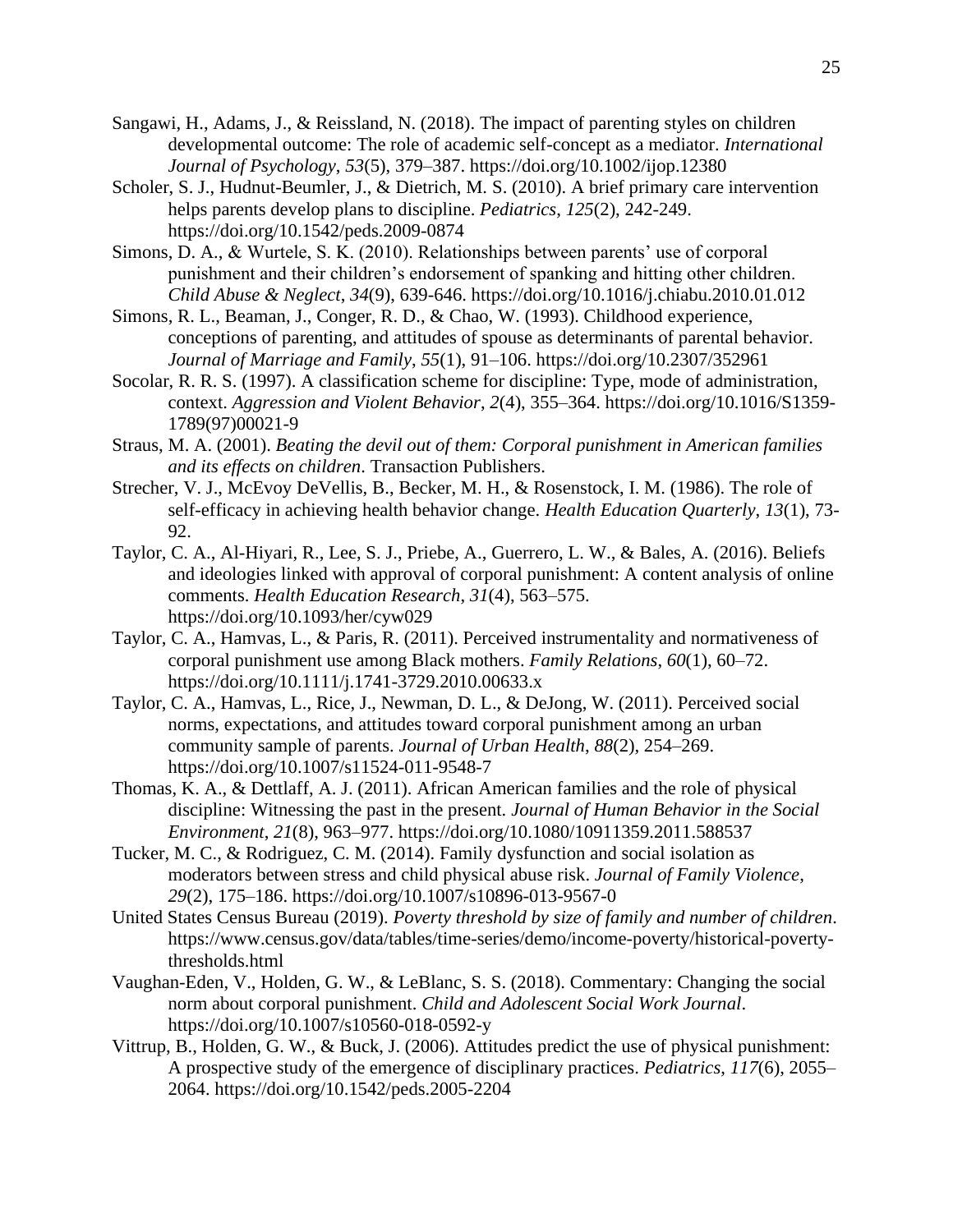- Walker, C. S., Stearns, M., & McKinney, C. (2018). Effect of parental corporal punishment on endorsement of its use: Moderated mediation by parent gender and attitudes toward corporal punishment. *Journal of Interpersonal Violence*, 088626051881987. https://doi.org/10.1177/0886260518819878
- Warttig, S. L., Forshaw, M. J., South, J., & White, A. K. (2013). New, normative, Englishsample data for the short form perceived stress scale (PSS-4). *Journal of Health Psychology, 18*(12), 1617-1628.
- Wekerle, C., Wolfe, D. A., Cohen, J. A., Bromberg, D. S., & Murray, L. (2019). *Childhood maltreatment* (2nd ed.). Hogrefe Publishing.
- Widom, C. S., & Wilson, H. W. (2015). Intergenerational transmission of violence. In J. Lindert & I. Levav (Eds.), *Violence and Mental Health* (pp. 27–45). Springer. https://doi.org/10.1007/978-94-017-8999-8\_2
- Williams, L. K., Thornton, L., & Crawford, D. (2012). Optimising women's diets: An examination of factors that promote healthy eating and reduce the likelihood of unhealthy eating. *Appetite*, *59*(1), 41-46.
- Winstok, Z. (2016). Gaps between conceptualization and measurement of corporal punishment. *Child Indicators Research*, *9*(1), 213–231. https://doi.org/10.1007/s12187-015-9304-8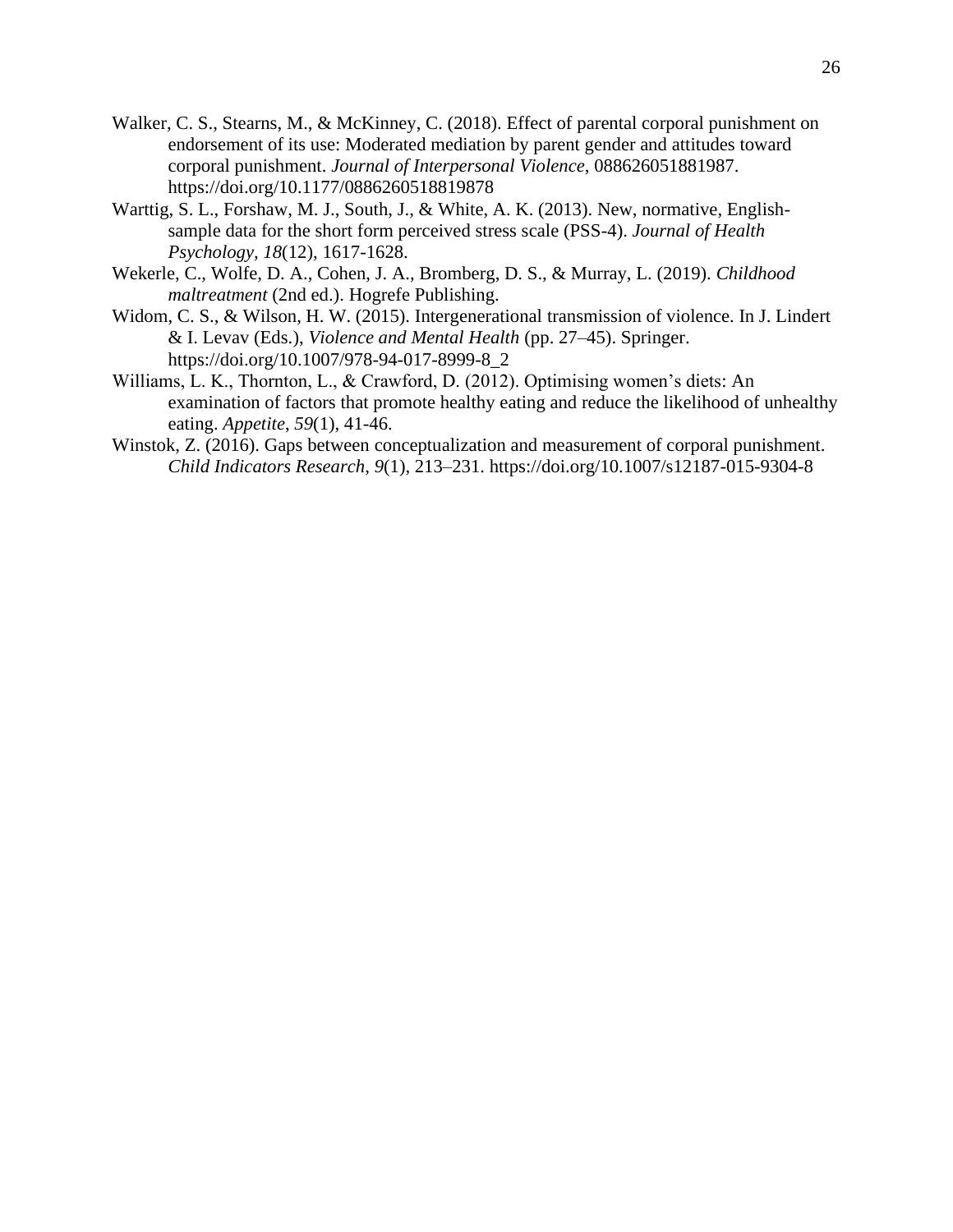| Age                | <b>Black</b> | White | Hispanic |
|--------------------|--------------|-------|----------|
| Mean               | 30.8         | 32.6  | 29.6     |
| <b>SD</b>          | 10.7         | 9.3   | 8.01     |
|                    |              |       |          |
| Number of children |              |       |          |
| Mean               | 1.97         | 1.85  | 1.85     |
| <b>SD</b>          | 1.09         | .83   | 1.00     |
| Gender             |              |       |          |
| Male               | 29.3%        | 23.7% | 11.9%    |
| Female             | 70.7%        | 76.3% | 88.1%    |
| Location           |              |       |          |
| Rural              | 22.7%        | 53.4% | 19.4%    |
| Urban              | 77.3%        | 46.6% | 80.6%    |
| Employment         |              |       |          |
| Employed full-time | 33.9%        | 27.4% | 27.3%    |
| Employed part-time | 19.6%        | 12.9% | 11.4%    |
| Unemployed         | 28.6%        | 25.8% | 30.7%    |
| Student            | 14.3%        | 8.1%  | 4.5%     |
| Retired            | 1.8%         | 4.8%  | 2.3%     |
| Self-employed      | 0%           | 11.3% | 9.1%     |
| Unable to work     | 1.8%         | 9.7%  | 14.8%    |

*Table 1*. Participant profiles by racial groups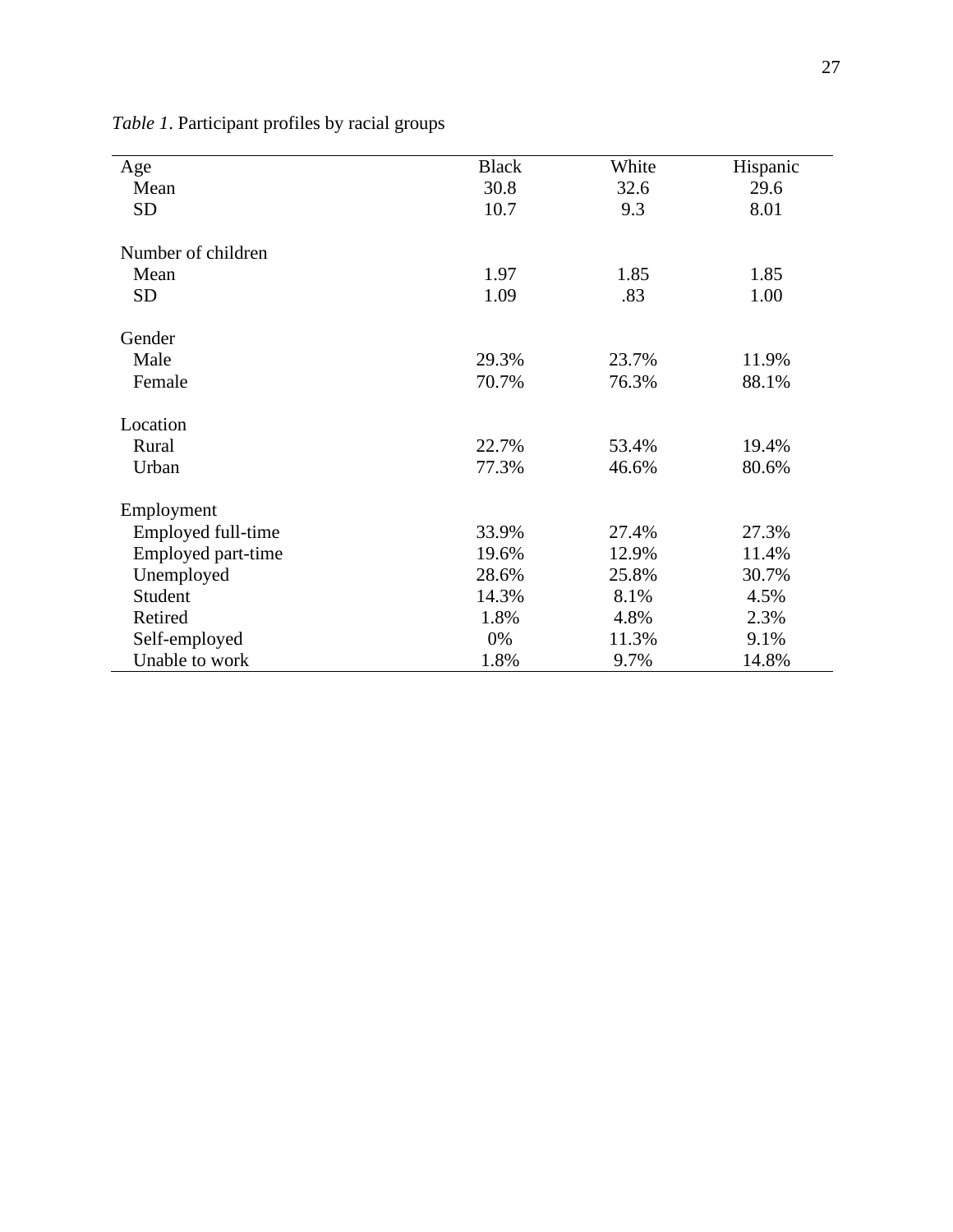| Combined sample                       | 1        | $\overline{2}$ | 3    | M    | <b>SD</b> |
|---------------------------------------|----------|----------------|------|------|-----------|
| 1. Childhood experiences of CP        | 1.00     |                |      | 3.36 | 1.27      |
| 2. Efficacy of alternative strategies | $-.66**$ | 1.00           |      | 3.71 | .99       |
|                                       |          |                |      |      |           |
| 3. Attitudes toward CP                | $.62**$  | $-34**$        | 1.00 | 2.88 | 1.06      |
| <b>Black parents</b>                  |          |                |      |      |           |
| 1. Childhood experiences of CP        | 1.00     |                |      | 3.68 | 1.17      |
| 2. Efficacy of alternative strategies | $-.20$   | 1.00           |      | 3.75 | .91       |
| 3. Attitudes toward CP                | $.61**$  | $-.54**$       | 1.00 | 2.97 | .98       |
| Hispanic parents                      |          |                |      |      |           |
| 1. Childhood experiences of CP        | 1.00     |                |      | 3.18 | 1.30      |
| 2. Efficacy of alternative strategies | $-.34**$ | 1.00           |      | 3.86 | .94       |
| 3. Attitudes toward CP                | $.51**$  | $-77**$        | 1.00 | 2.77 | 1.09      |
| White parents                         |          |                |      |      |           |
| 1. Childhood experiences of CP        | 1.00     |                |      | 3.28 | 1.29      |
| 2. Efficacy of alternative strategies | $-.42**$ | 1.00           |      | 3.59 | 1.07      |
| 3. Attitudes toward CP                | $.68**$  | $-.66**$       | 1.00 | 2.88 | 1.09      |
|                                       |          |                |      |      |           |

*Table 2*. Descriptive statistics and correlations among key variables

 $\overline{p<.01}$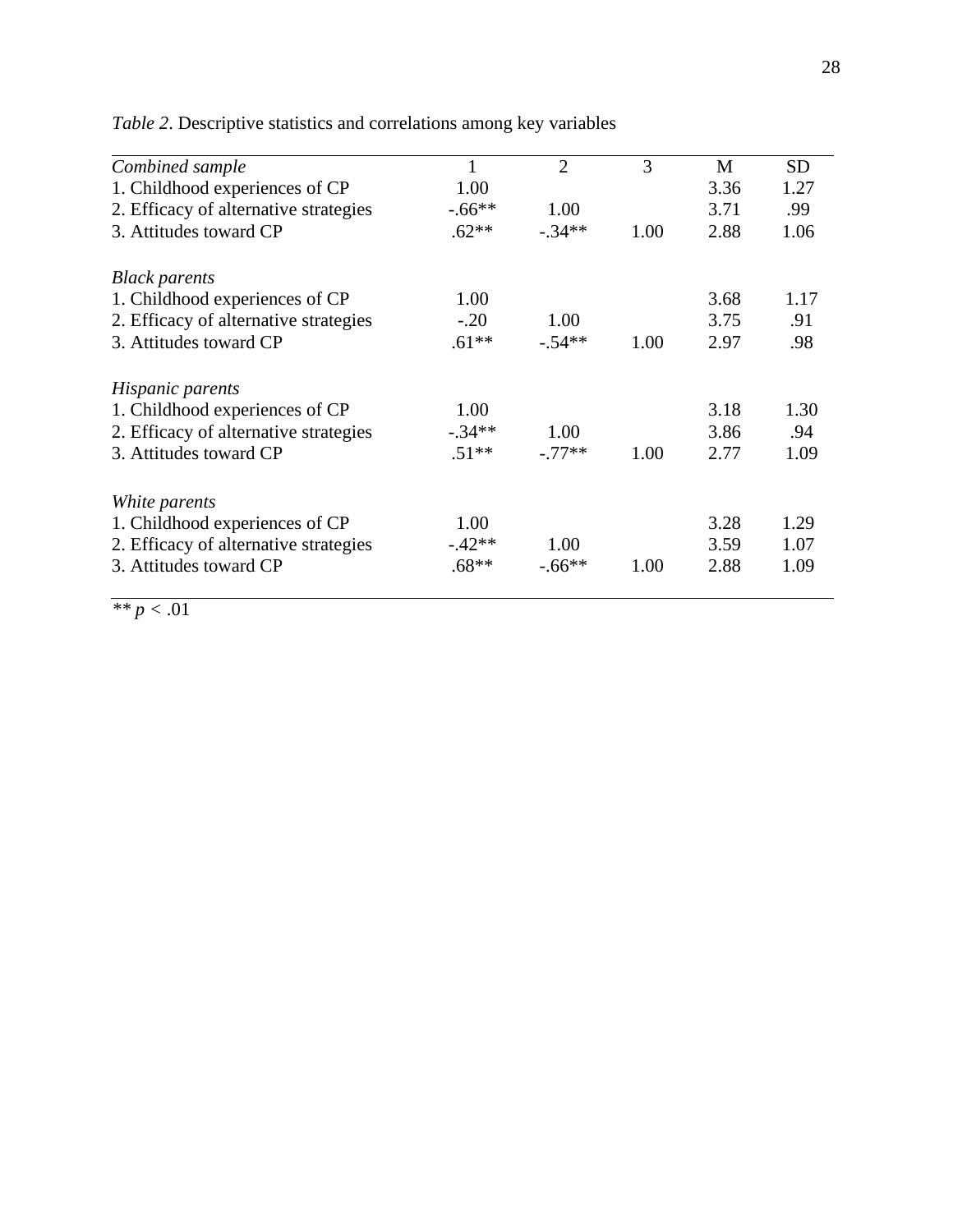*Table 3*. Measurement items of key variables and factor loadings

| Item                                                                               | Factor loading |
|------------------------------------------------------------------------------------|----------------|
| Attitudes toward CP                                                                |                |
| How much do you agree or disagree with each of the statements below?               |                |
| 1. Spanking/slapping/popping a child is a normal part of parenting                 | .88            |
| 2. Sometimes, a spank/slap/pop is the best way to get a child to listen            | .89            |
| 3. A spank/slap/pop is <b>not</b> an effective method to change a child's behavior | .53            |
| for the long term (recode)                                                         |                |
| 4. Sometimes, spanking/slapping/popping is necessary to instill proper moral       | .83            |
| and social conduct                                                                 |                |
| 5. Sometimes, the only way to get a child to behave is with a spank/slap/pop       | .88            |
| 6. One of the best ways for a child to learn "no" is to spank/slap/pop him/her     | .74            |
| after disobedience                                                                 |                |
| 7. If a child is spanked/slapped/popped for a misbehavior, he or she should        | .64            |
| always be spanked/slapped/popped for that misbehavior                              |                |
| 8. When all is said and done, spanking/slapping/popping is <b>harmful</b> for a    | .73            |
| child (recode)                                                                     |                |
| 9. I believe it is the parent's right to spank/slap/pop their children if they     | .76            |
| think it is necessary                                                              |                |
| 10. Overall, I believe spanking/slapping/popping is a <b>bad</b> disciplinary      | .67            |
| technique (recode)                                                                 |                |
|                                                                                    |                |

## *Efficacy of alternative strategies*

Think about other types of discipline that do not involve the use of physical discipline, **namely non-physical disciplines** such as taking away toys/games, time out, giving warnings, or reasoning. 1. I know the best way to use **non-physical** disciplines to effectively correct  $m_1$  child<sup>-</sup> misbehavior misbehavior misbehavior misbehavior misbehavior misbehavior misbehavior misbehavior misbehavior misb $m_1$ .57

| my child's misbehavior                                                                    |     |
|-------------------------------------------------------------------------------------------|-----|
| 2. No matter how severe my child's misbehavior is, I believe I can always use             | .73 |
| <b>non-physical</b> disciplines to correct my child's misbehavior                         |     |
| 3. I am confident that even when I am really angry with my child, I can still             | .58 |
| use non-physical disciplines to correct his or her misbehavior                            |     |
| 4. In urgent situations where I need to keep my child from danger such as                 | .48 |
| touching the hot stove or running to the street, I believe I can still use <b>non-</b>    |     |
| <b>physical</b> disciplines to prevent or correct his/her misbehavior                     |     |
| 5. No matter how frequently my child ignores my request, I am confident I                 | .74 |
| can keep using <b>non-physical</b> disciplines to correct his/her misbehavior             |     |
| 6. I believe that <b>non-physical</b> disciplines are very <b>effective in correcting</b> | .90 |
| my child's misbehavior                                                                    |     |
| 7. I believe that <b>non-physical</b> disciplines <b>work</b> well to correct my child's  | .89 |
| misbehavior                                                                               |     |
| 8. I believe that <b>non-physical</b> disciplines are very <b>effective at preventing</b> | .84 |
| my child's misbehavior                                                                    |     |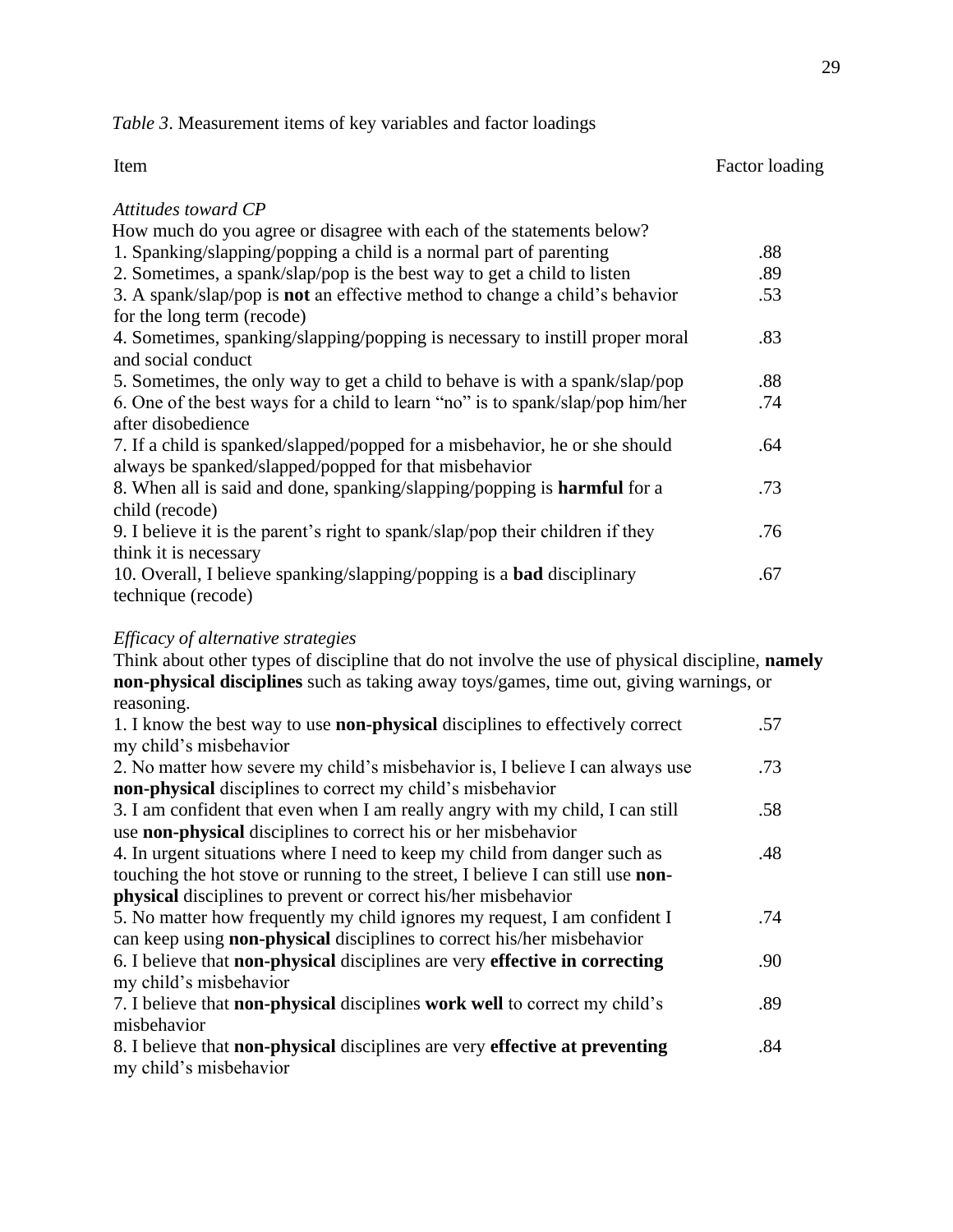## *Childhood experiences of CP*

Think about when **you** had misbehaved (minor or severe) **between age 6 to 10** and your parents used physical discipline to correct your behavior (for example: spanking, slapping, or hitting) 1. Do you agree or disagree that your parents had **good intention** when they use physical discipline with you? .77 2. Do you agree or disagree that your parents' use of physical discipline was **helpful** to you? .90 3. To what extent do you think your parents' use of physical discipline was **effective** in correcting your misbehavior? .88